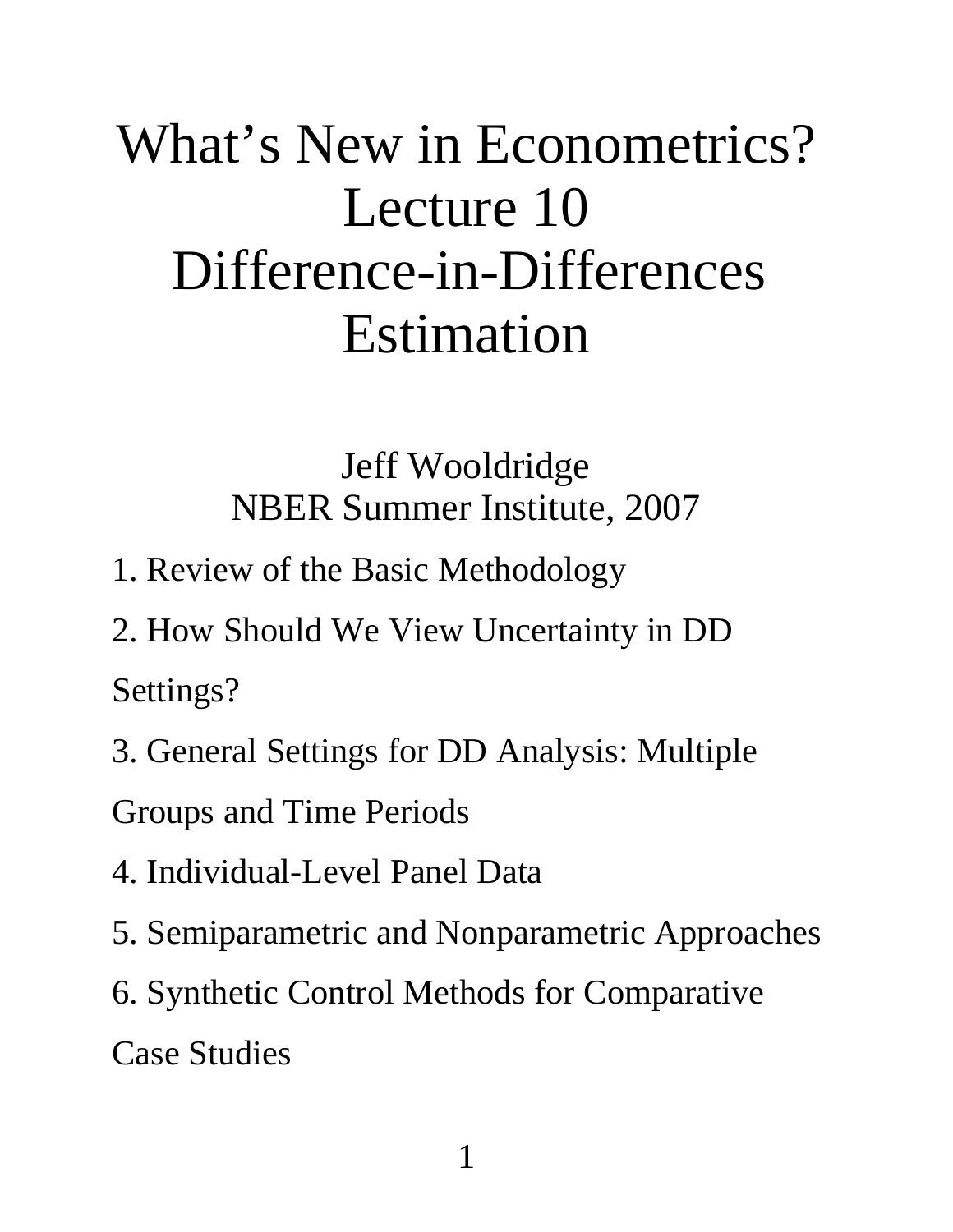#### **1**. **Review of the Basic Methodology**

∙ The standard case: outcomes are observed for two groups for two time periods. One of the groups is exposed to a treatment in the second period but not in the first period. The second group is not exposed to the treatment during either period. In the case where the same units within a group are observed in each time period (panel data), the average gain in the second (control) group is substracted from the average gain in the first (treatment) group. This removes biases in second period comparisons between the treatment and control group that could be the result from permanent differences between those groups, as well as biases from comparisons over time in the

2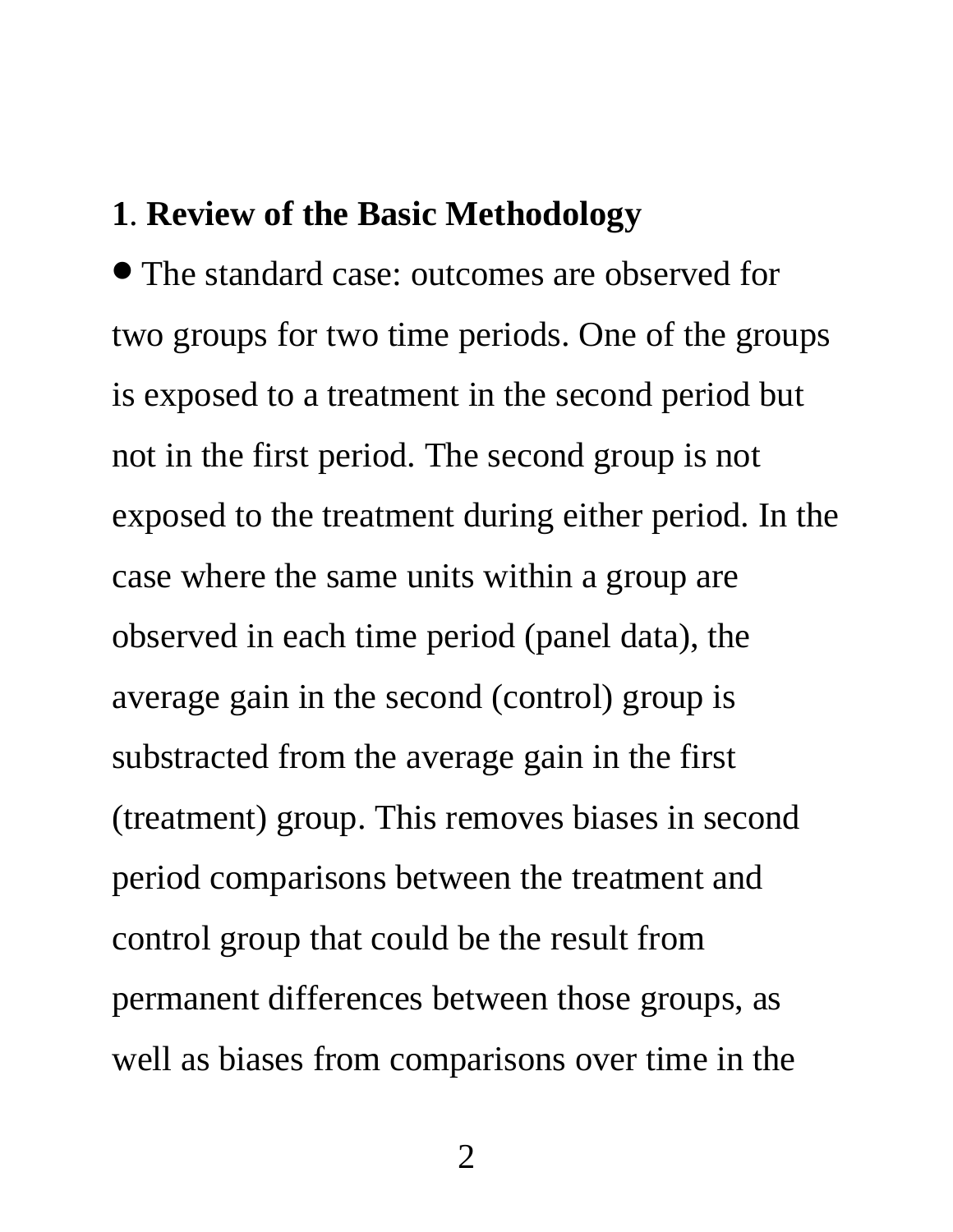treatment group that could be the result of trends. ∙ With repeated cross sections, let *<sup>A</sup>* be the control group and *B* the treatment group. Write

$$
y = \beta_0 + \beta_1 dB + \delta_0 d2 + \delta_1 d2 \cdot dB + u,\tag{1}
$$

where *y* is the outcome of interest. The dummy *dB* captures possible differences between the treatment and control groups prior to the policy change. The dummy *d*2 captures aggregate factors that would cause changes in *y* even in the absense of a policy change. The coefficient of interest is  $\delta_1$ .

∙ The difference-in-differences estimate is

$$
\hat{\delta}_1 = (\bar{y}_{B,2} - \bar{y}_{B,1}) - (\bar{y}_{A,2} - \bar{y}_{A,1}).
$$
 (2)

Inference based on even moderate sample sizes in each of the four groups is straightforward, and is easily made robust to different group/time period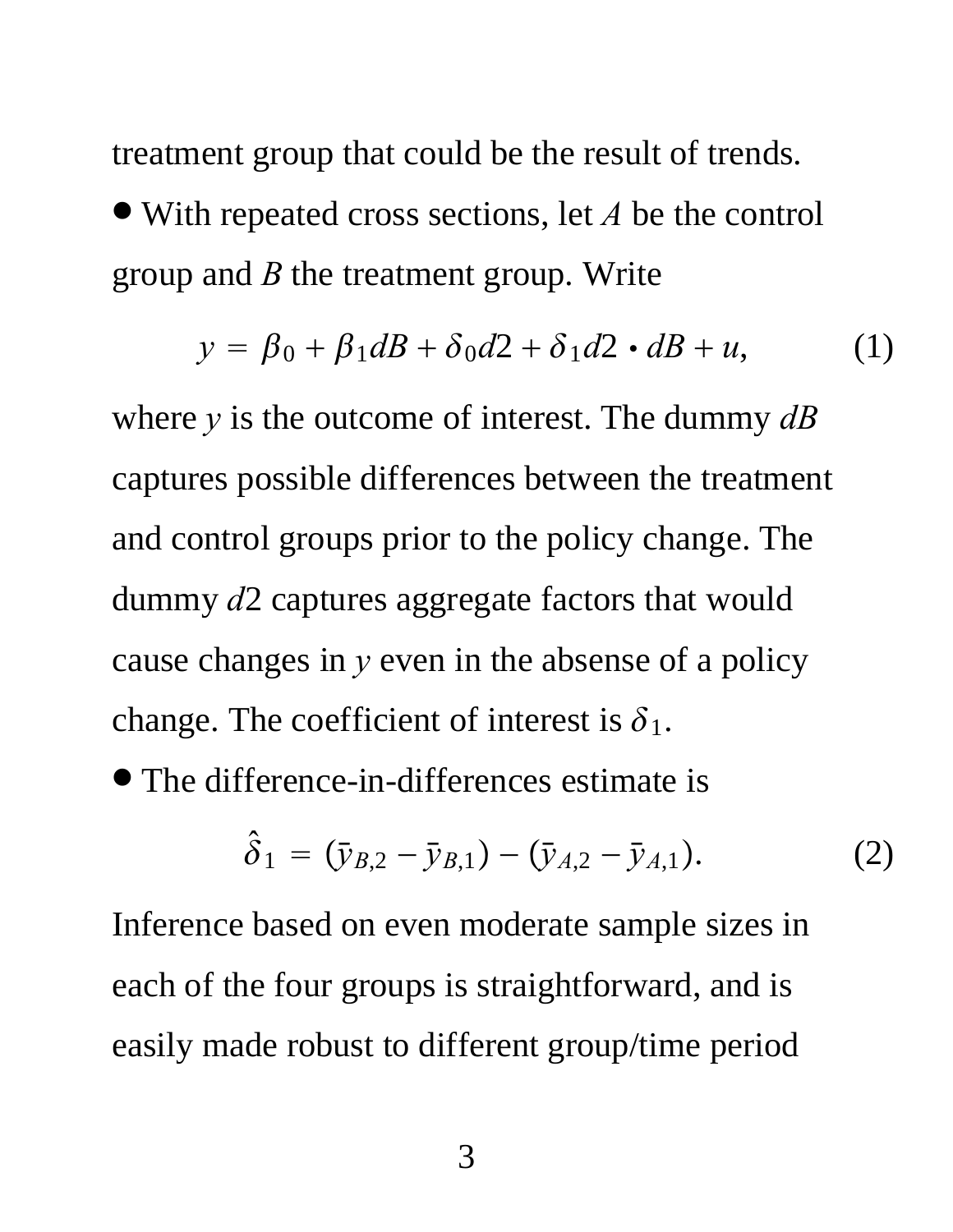variances in the regression framework.

∙ More convincing analysis sometimes available by refining the definition of treatment and control groups. Example: change in state health care policy aimed at elderly. Could use data only on people in the state with the policy change, both before and after the change, with the control group being people 55 to 65 (say) and and the treatment group being people over 65. This DD analysis assumes that the paths of health outcomes for the younger and older groups would not be systematically different in the absense of intervention. Instead, might use the over-65 population from another state as an additional control. Let *dE* be a dummy equal to one for someone over 65.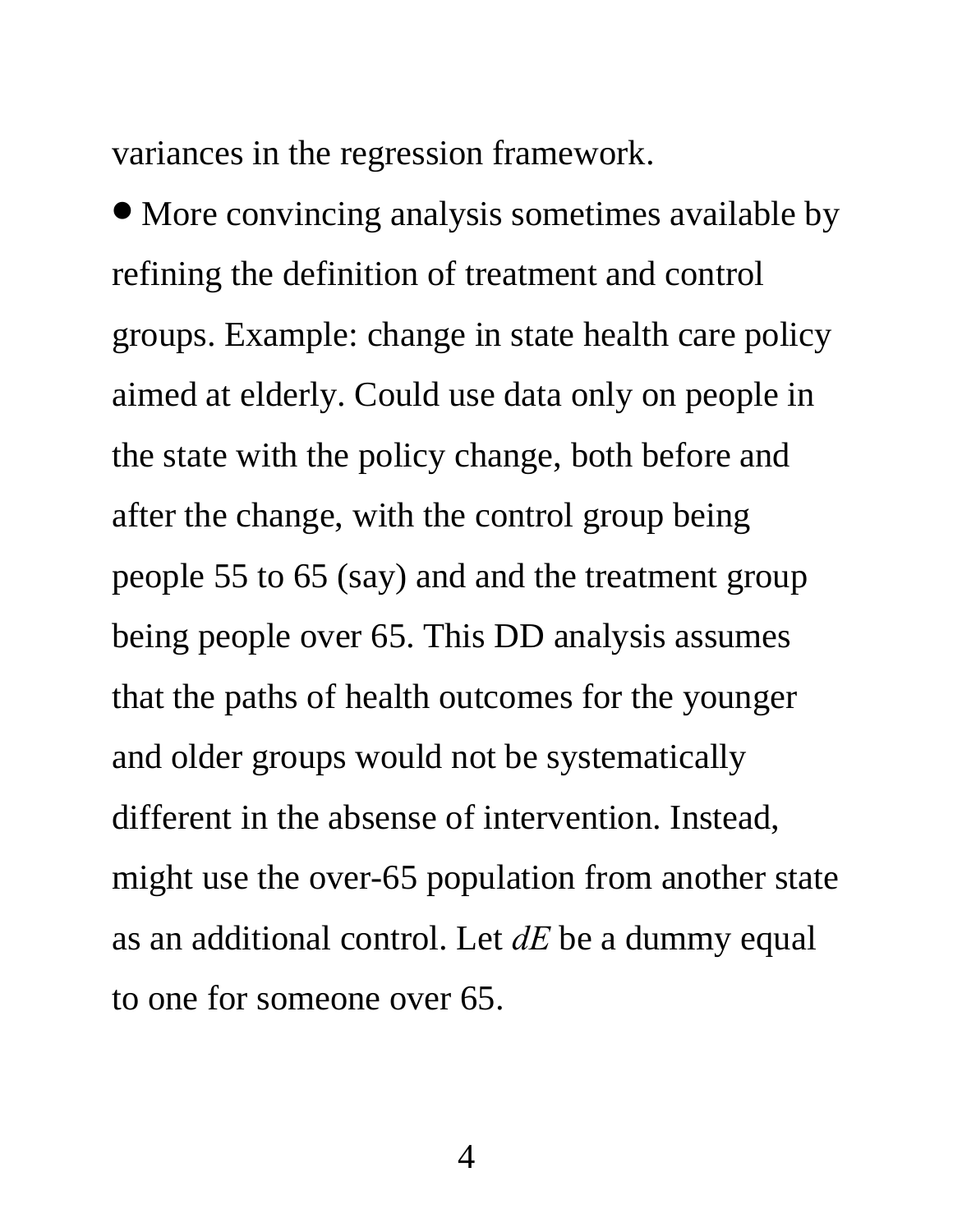$$
y = \beta_0 + \beta_1 dB + \beta_2 dE + \beta_3 dB \cdot dE + \delta_0 d2
$$
  
+  $\delta_1 d2 \cdot dB + \delta_2 d2 \cdot dE + \delta_3 d2 \cdot dB \cdot dE + u$  (3)

The coefficient of interest is  $\delta_3$ , the coefficient on the triple interaction term,  $d2 \cdot dB \cdot dE$ . The OLS estimate  $\hat{\delta}_3$  can be expressed as follows:

$$
\hat{\delta}_3 = (\bar{y}_{B,E,2} - \bar{y}_{B,E,1}) - (\bar{y}_{A,E,2} - \bar{y}_{A,E,1})
$$
\n
$$
-(\bar{y}_{B,N,2} - \bar{y}_{B,N,1})
$$
\n(4)

where the *A* subscript means the state not implementing the policy and the *N* subscript represents the non-elderly. This is the *difference-in-difference-in-differences (DDD)* estimate.

∙ Can add covariates to either the DD or DDD analysis to (hopefully) control for compositional changes.

∙ Can use multiple time periods and groups.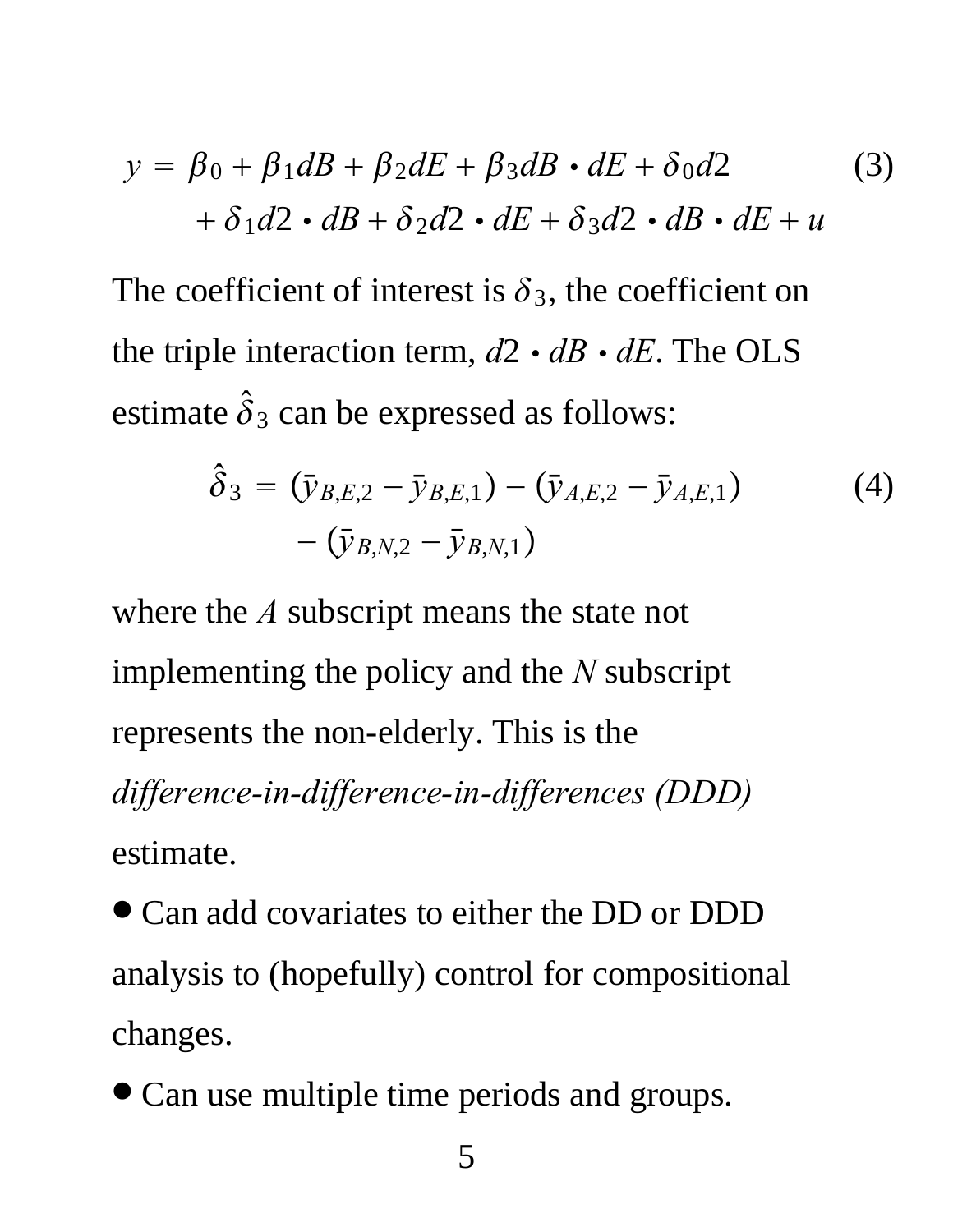### **2**. **How Should We View Uncertainty in DD Settings**?

∙ Standard approach: all uncertainty in inference enters through sampling error in estimating the means of each group/time period combination. Long history in analysis of variance.

∙ Recently, different approaches have been suggest that focus on different kinds of uncertainty – perhaps in addition to sampling error in estimating means. Bertrand, Duflo, and Mullainathan (2004), Donald and Lang (2007), Hansen (2007a,b), and Abadie, Diamond, and Hainmueller (2007) argue for additional sources of uncertainty.

∙In fact, for the most part, the additional uncertainty is assumed to swamp the sampling error in estimating group/time period means. (See DL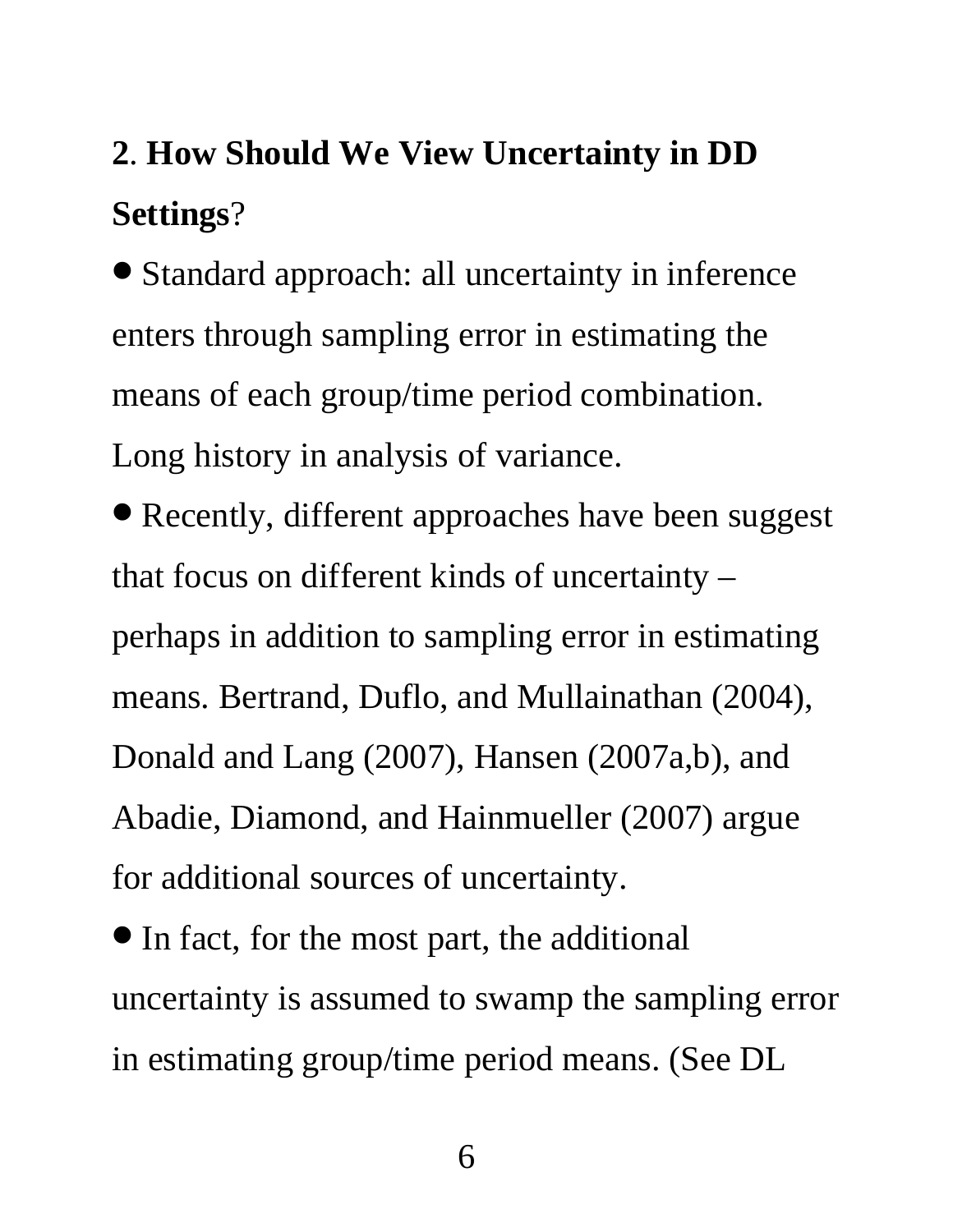approach in cluster sample notes, although we did not explicitly introduce a time dimension.)

∙ One way to view the uncertainty introduced in the DL framework – and a perspective explicitly taken by ADH – is that our analysis should better reflect the uncertainty in the quality of the control groups.

∙Issue: In the standard DD and DDD cases, the policy effect is just identified in the sense that we do not have multiple treatment or control groups assumed to have the same mean responses. So, the DL approach does not allow inference.

∙ Example from Meyer, Viscusi, and Durbin (1995) on estimating the effects of benefit generosity on length of time a worker spends on workers' compensation. MVD have the standard

7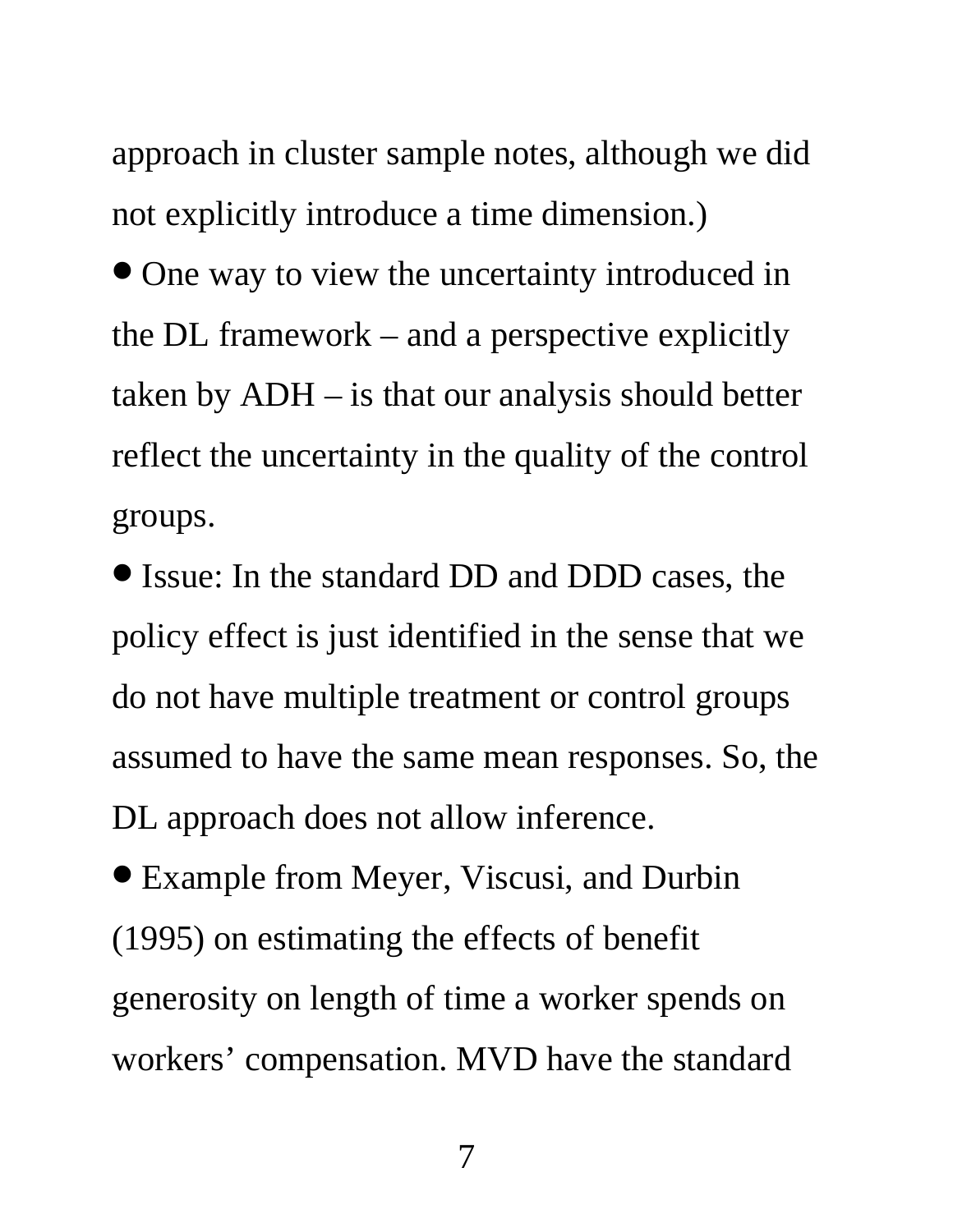DD setting: a before and after period, where the policy change was to raise the cap on covered earnings; control group is low earners. Using Kentucky and a total sample size of 5,626, the DD estimate of the policy change is about 19.2% (longer time on workers' compensation) with  $t = 2.76$ . Using Michigan, with a total sample size of 1,524, the DD estimate is 19.1% with  $t = 1.22$ . (Adding controls does not help reduce the standard error.) There seems to be plenty of uncertainty in the estimate even with a pretty large sample size. Should we conclude that we really have no usable data for inference?

### **3**. **General Settings for DD Analysis**: **Multiple Groups and Time Periods**

∙ The DD and DDD methodologies can be applied

8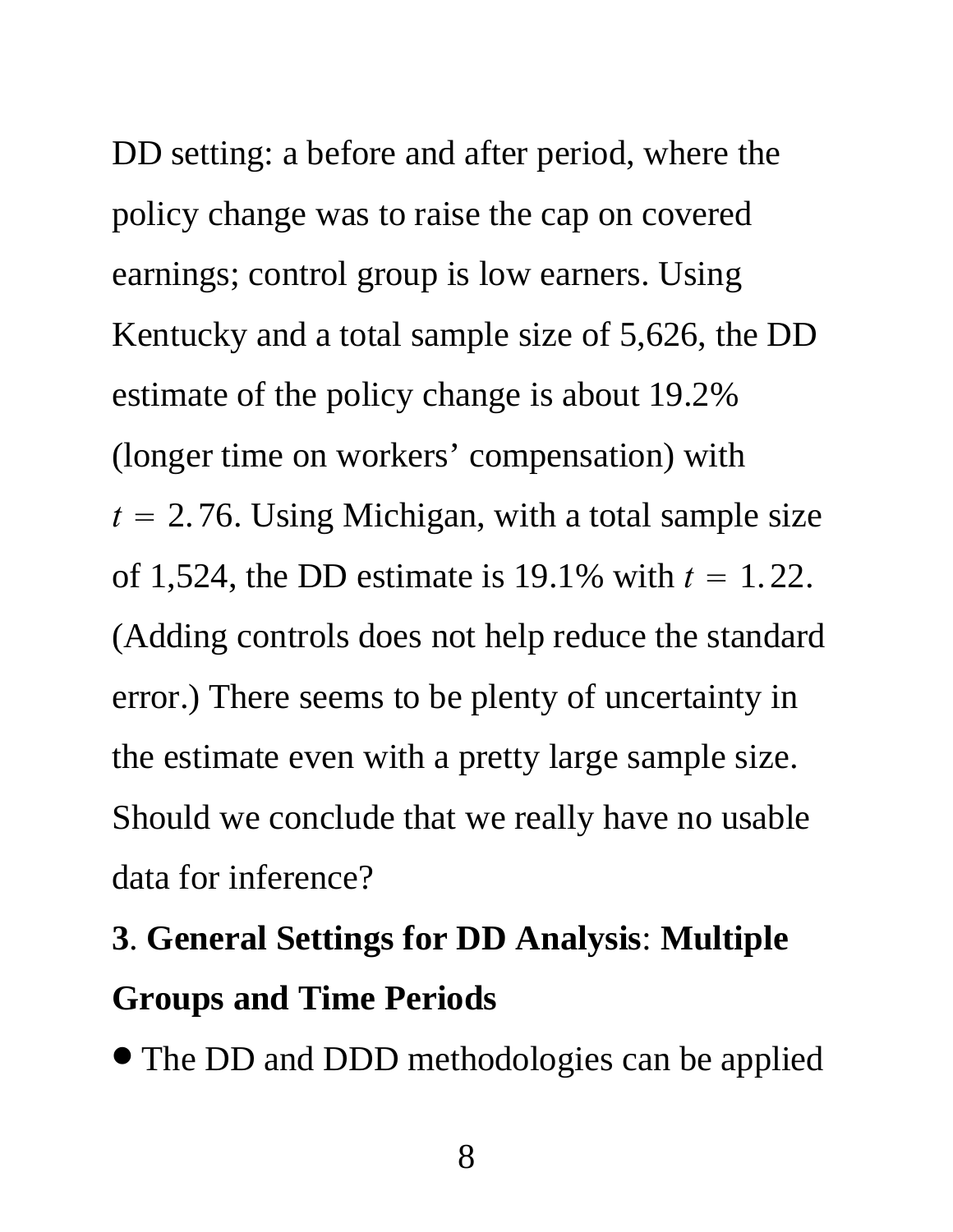to more than two time periods. In the DD case, add a full set of time dummies to the equation. This assumes the policy has the same effect in every year; easily relaxed. In a DDD analysis, a full set of dummies is included for each of the two kinds of groups and all time periods, as well as all pairwise interactions. Then, a policy dummy (or sometimes a continuous policy variable) measures the effect of the policy. See Meyer (1995) for applications.

∙ With many time periods and groups, a general framework considered by BDM (2004) and Hansen (2007b) is useful. The equation at the individual level is

$$
y_{igt} = \lambda_t + \alpha_g + \mathbf{x}_{gt} \boldsymbol{\beta} + \mathbf{z}_{igt} \boldsymbol{\gamma}_{gt} + v_{gt} + u_{igt},
$$
  
\n
$$
i = 1, ..., M_{gt},
$$
 (5)

where *i* indexes individual, *g* indexes group, and *t*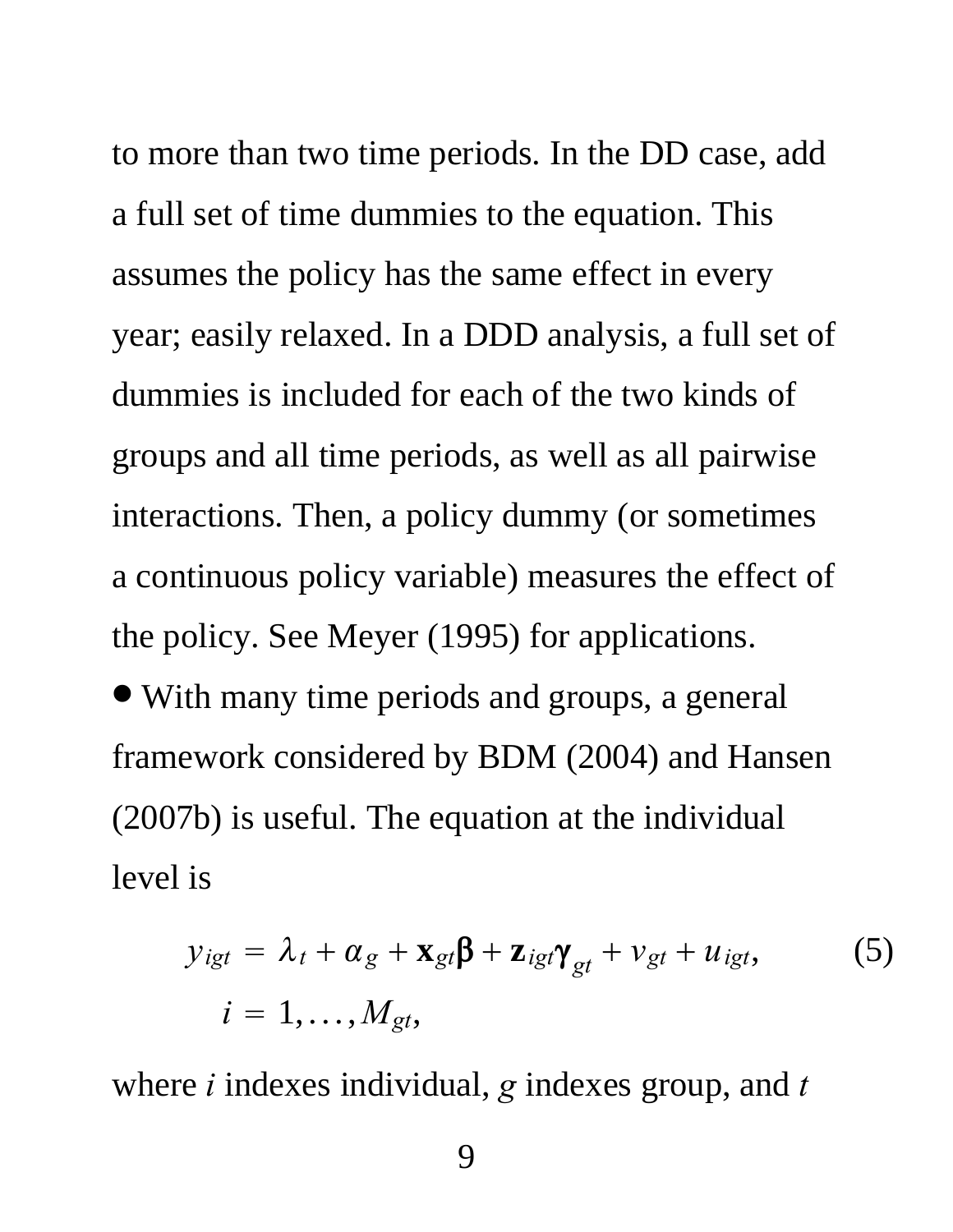indexes time. This model has a full set of time effects,  $\lambda_t$ , a full set of group effects,  $\alpha_g$ , group/time period covariates,  $x_{gt}$  (these are the policy variables), individual-specific covariates,  $z_{igt}$ , unobserved group/time effects,  $v_{gt}$ , and individual-specific errors, *uigt*. We are interested in estimating  $\beta$ .

∙ As in cluster sample cases, can write

$$
y_{igt} = \delta_{gt} + \mathbf{z}_{igt}\mathbf{\gamma}_{gt} + u_{igt}, \ i = 1, ..., M_{gt}, \qquad (6)
$$

which shows a model at the individual level where both the intercepts and slopes are allowed to differ across all  $(g, t)$  pairs. Then, we think of  $\delta_{gt}$  as

$$
\delta_{gt} = \lambda_t + \alpha_g + \mathbf{x}_{gt} \boldsymbol{\beta} + \nu_{gt}. \tag{7}
$$

We can think of  $(7)$  as a regression model at the group/time period level.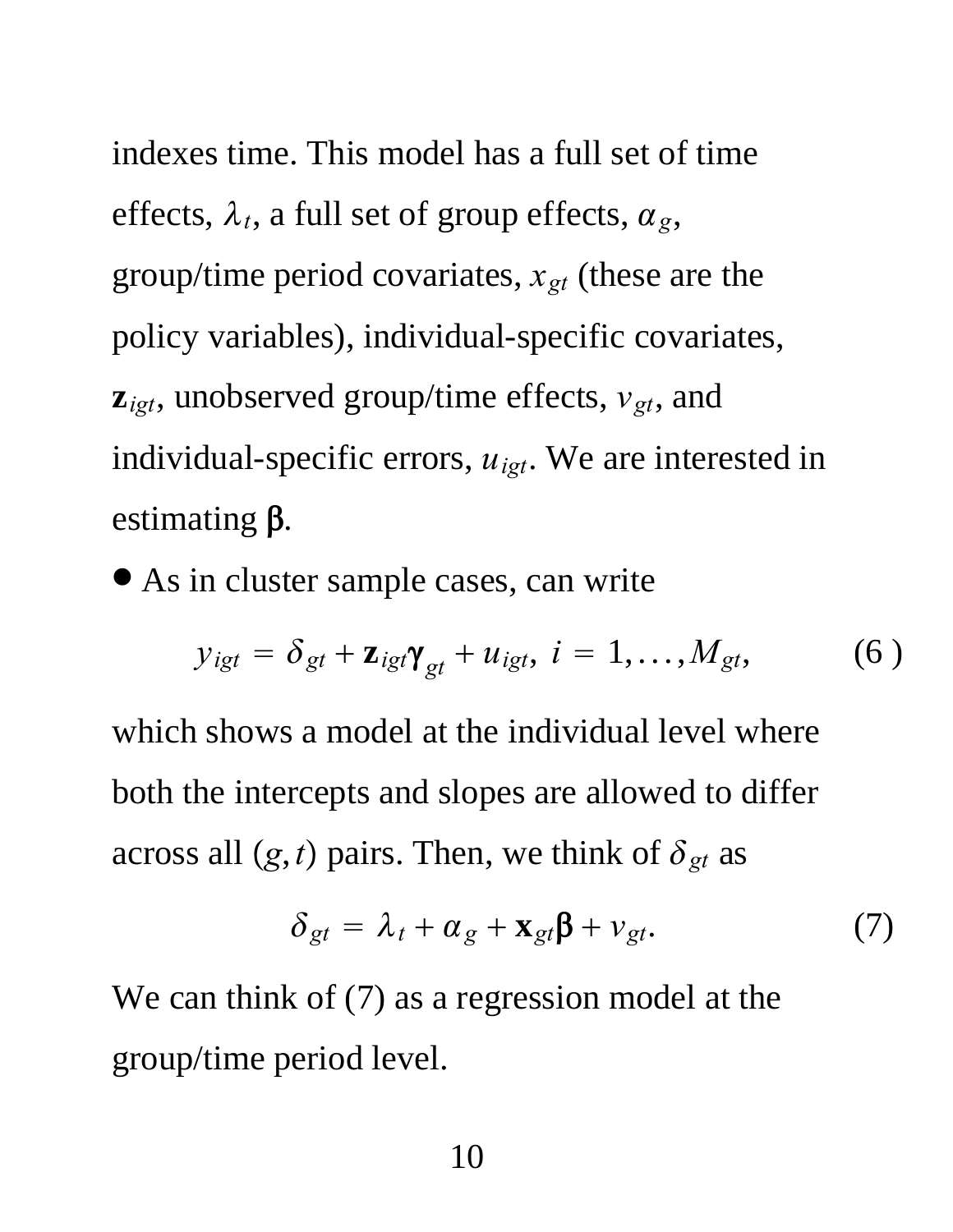∙ As discussed by BDM, a common way to estimate and perform inference in (5) is to ignore *vgt*, so the individual-level observations are treated as independent. When  $v_{gt}$  is present, the resulting inference can be very misleading.

∙ BDM and Hansen (2007b) allow serial correlation in  $\{v_{gt} : t = 1, 2, ..., T\}$  but assume independence across *g*.

∙If we view (7) as ultimately of interest, there are simple ways to proceed. We observe  $\mathbf{x}_{gt}$ ,  $\lambda_t$  is handled with year dummies, and  $\alpha_g$  just represents group dummies. The problem, then, is that we do not observe  $\delta_{gt}$ . Use OLS on the individual-level data to estimate the  $\delta_{gt}$ , assuming  $E(\mathbf{z}_{igt}^{\prime} u_{igt}) = \mathbf{0}$ and the group/time period sizes, *Mgt*, are reasonably large.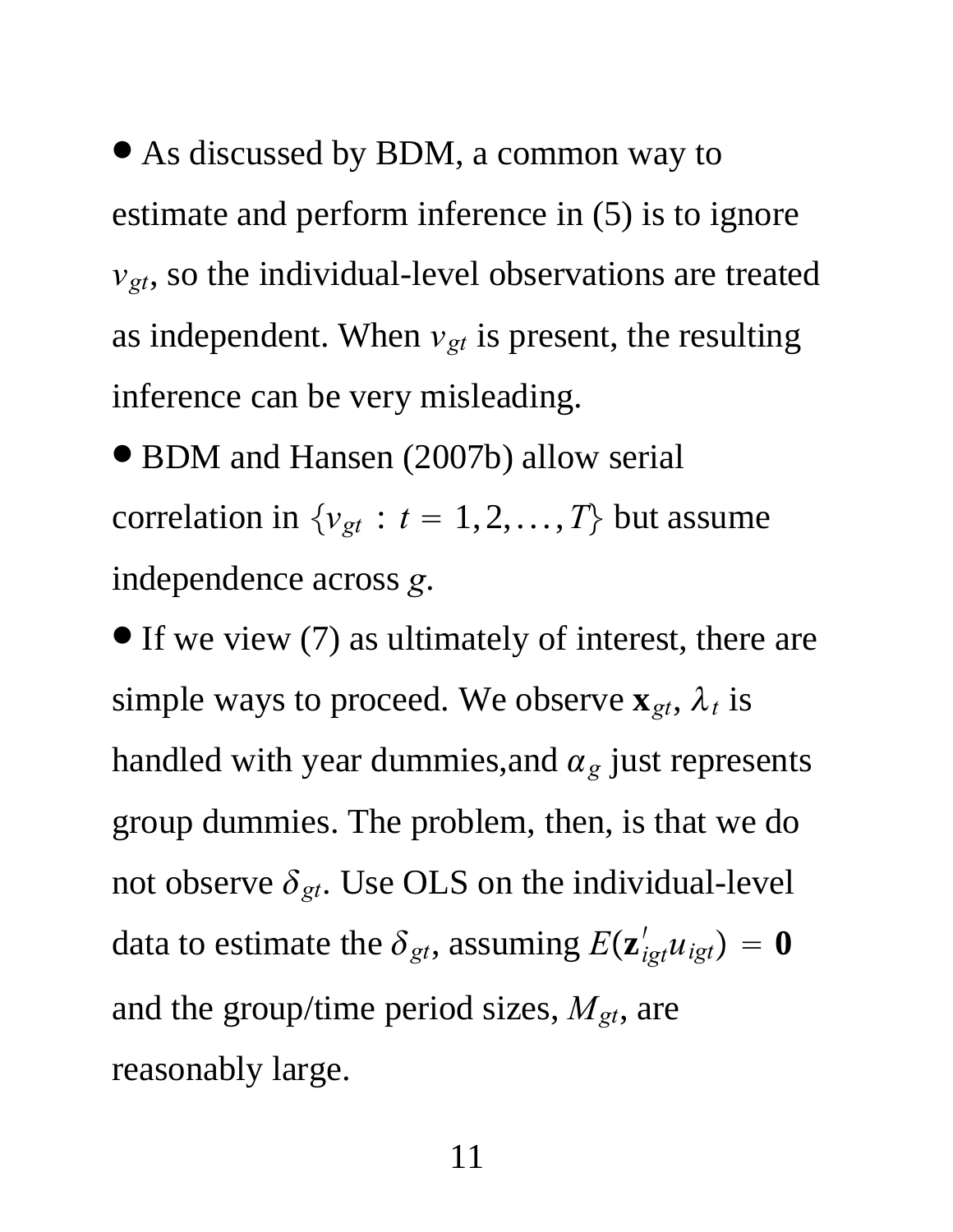∙ Sometimes one wishes to impose some homogeneity in the slopes – say,  $\gamma_{gt} = \gamma_g$  or even  $\gamma_{gt} = \gamma - i n$  which case pooling can be used to impose such restrictions.

∙In any case, proceed as if *Mgt* are large enough to ignore the estimation error in the  $\hat{\delta}_{gt}$ ; instead, the uncertainty comes through  $v_{gt}$  in (7). The MD approach from cluster sample notes effectively drops  $v_{gt}$  from (7) and views  $\delta_{gt} = \lambda_t + \alpha_g + \mathbf{x}_{gt} \beta$ as a set of deterministic restrictions to be imposed on  $\delta_{gt}$ . Inference using the efficient MD estimator uses only sampling variation in the  $\hat{\delta}_{gt}$ . Here, we proceed ignoring estimation error, and so act as if (7) is, for  $t = 1, ..., T, g = 1, ..., G$ ,

$$
\hat{\delta}_{gt} = \lambda_t + \alpha_g + \mathbf{x}_{gt} \mathbf{\beta} + \nu_{gt} \tag{8}
$$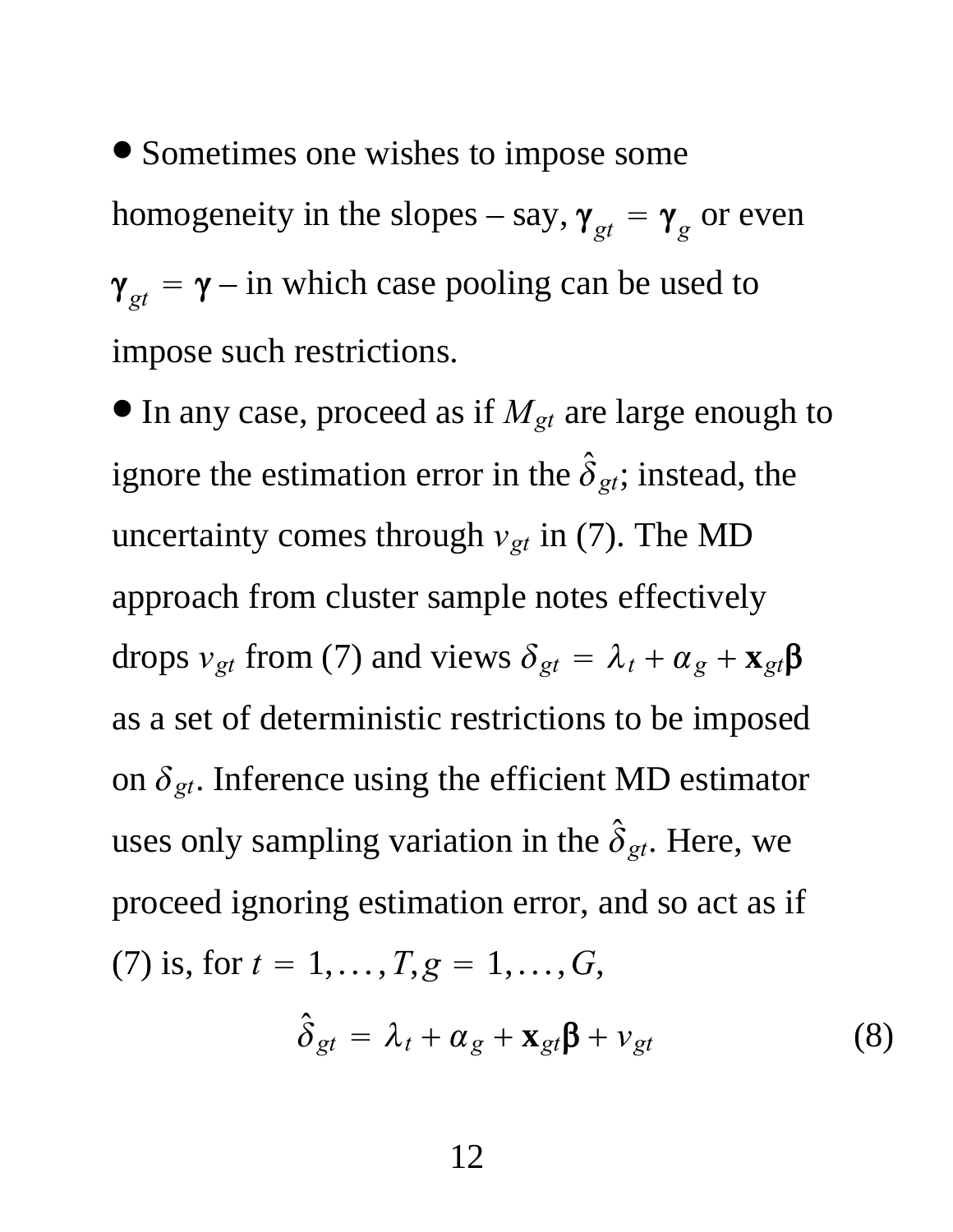We can apply the BDM findings and Hansen (2007a) results directly to this equation. Namely, if we estimate (8) by OLS – which means full year and group effects, along with  $x_{gt}$  – then the OLS estimator has satisfying properties as *G* and *T* both increase, provided  $\{v_{gt} : t = 1, 2, ..., T\}$  is a weakly dependent time series for all *g*. The simulations in BDM and Hansen (2007a) indicate that cluster-robust inference, where each cluster is a set of time periods, work reasonably well when  $\{v_{gt}\}$  follows a stable AR(1) model and *G* is moderately large.

∙ Hansen (2007b), noting that the OLS estimator (the fixed effects estimator) applied to (8) is inefficient when  $v_{gt}$  is serially uncorrelated, proposes feasible GLS. When *T* is small, estimating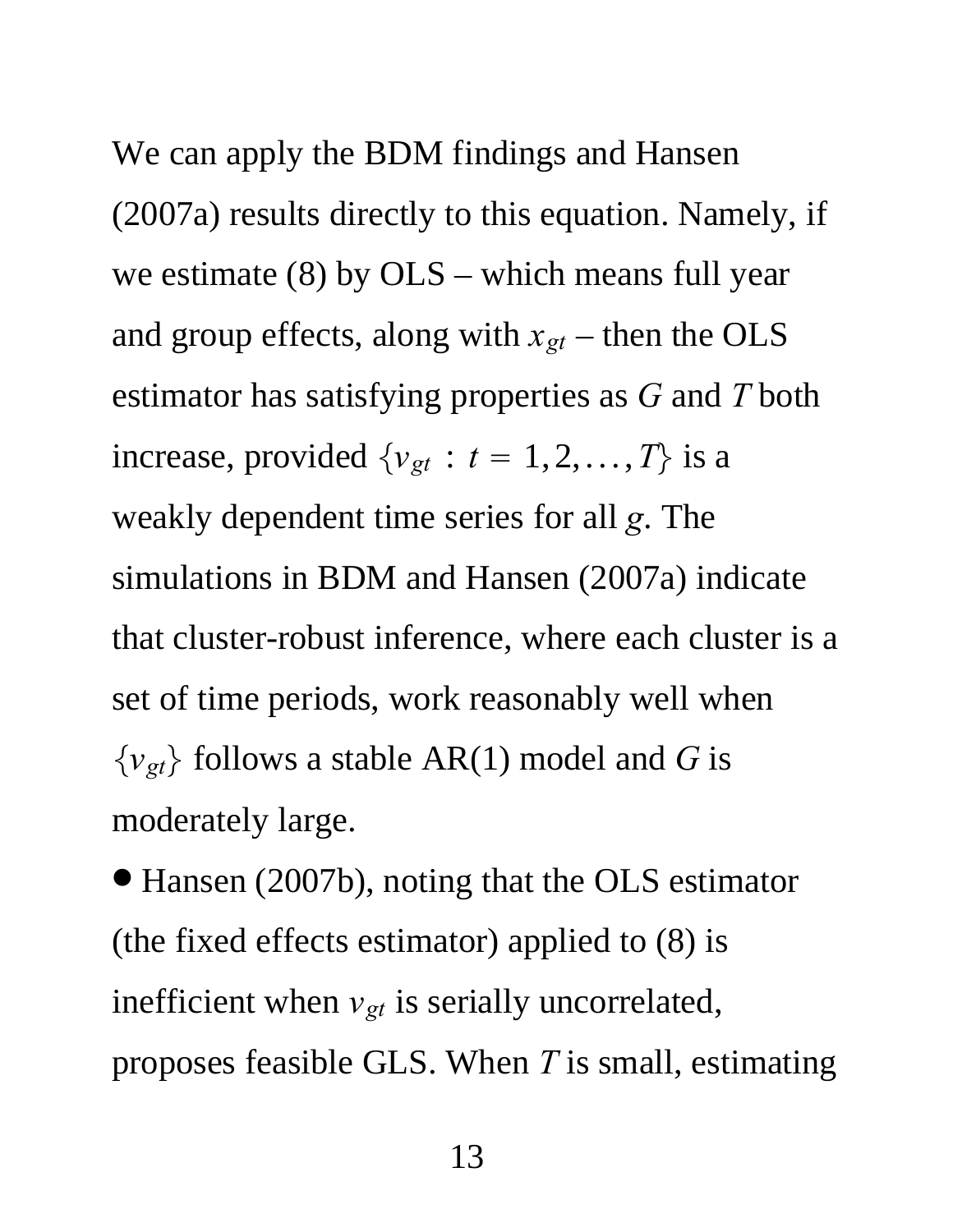the parameters in  $\Omega_g = Var(\mathbf{v}_g)$ , where  $\mathbf{v}_g$  is the  $T \times 1$  error vector for each *g*, is difficult when group effects have been removed. Estimates based on the FE residuals,  $\hat{v}_{gt}$ , disappear as  $T \to \infty$ , but can be substantial. In AR(1) case,  $\hat{\rho}$  comes from

$$
\hat{v}_{gt} \text{ on } \hat{v}_{g,t-1}, t = 2,...,T, g = 1,...,G. \tag{9}
$$

 $\bullet$  One way to account for bias in  $\hat{\rho}$ : use fully robust inference. But, as Hansen (2007b) shows, this can be very inefficient relative to his suggestion to bias-adjust the estimator  $\hat{\rho}$  and then use the bias-adjusted estimator in feasible GLS. (Hansen covers the general  $AR(p)$  model.)

∙ Hansen shows that an iterative bias-adjusted procedure has the same asymptotic distribution as  $\hat{\rho}$ in the case  $\hat{\rho}$  should work well: *G* and *T* both tending to infinity. Most importantly for the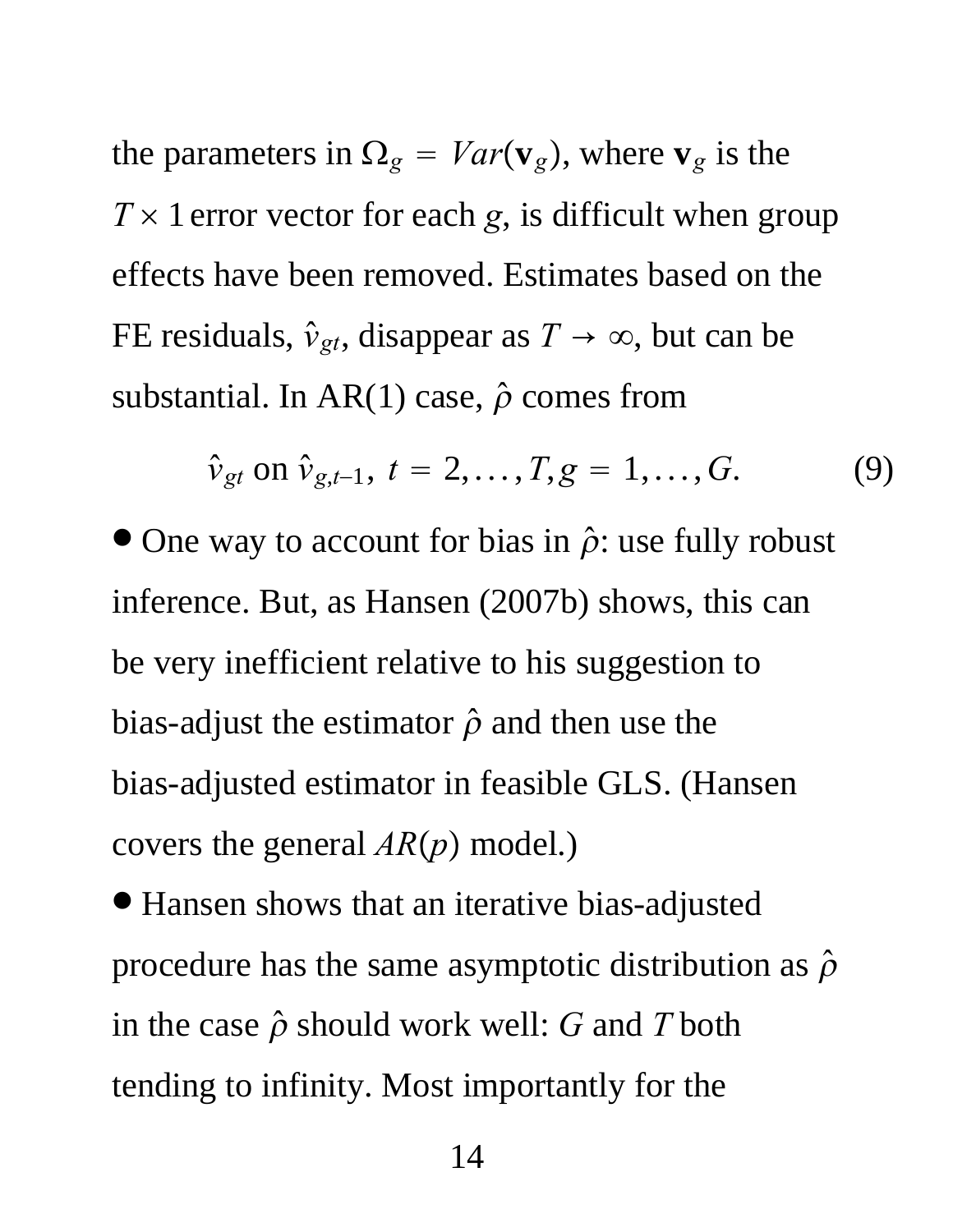application to DD problems, the feasible GLS estimator based on the iterative procedure has the same asymptotic distribution as the infeasible GLS etsimator when  $G \rightarrow \infty$  and *T* is fixed.

∙ Even when *<sup>G</sup>* and *<sup>T</sup>* are both large, so that the unadjusted AR coefficients also deliver asymptotic efficiency, the bias-adusted estimates deliver higher-order improvements in the asymptotic distribution.

∙ One limitation of Hansen's results: they assume  $\{x_{gt}: t = 1, ..., T\}$  are strictly exogenous. If we just use OLS, that is, the usual fixed effects estimate – strict exogeneity is not required for consistency as  $T \to \infty$ . Nothing new that GLS relies on strict exogeneity in serial correlation cases. In intervention analyis, might be concerned if the

15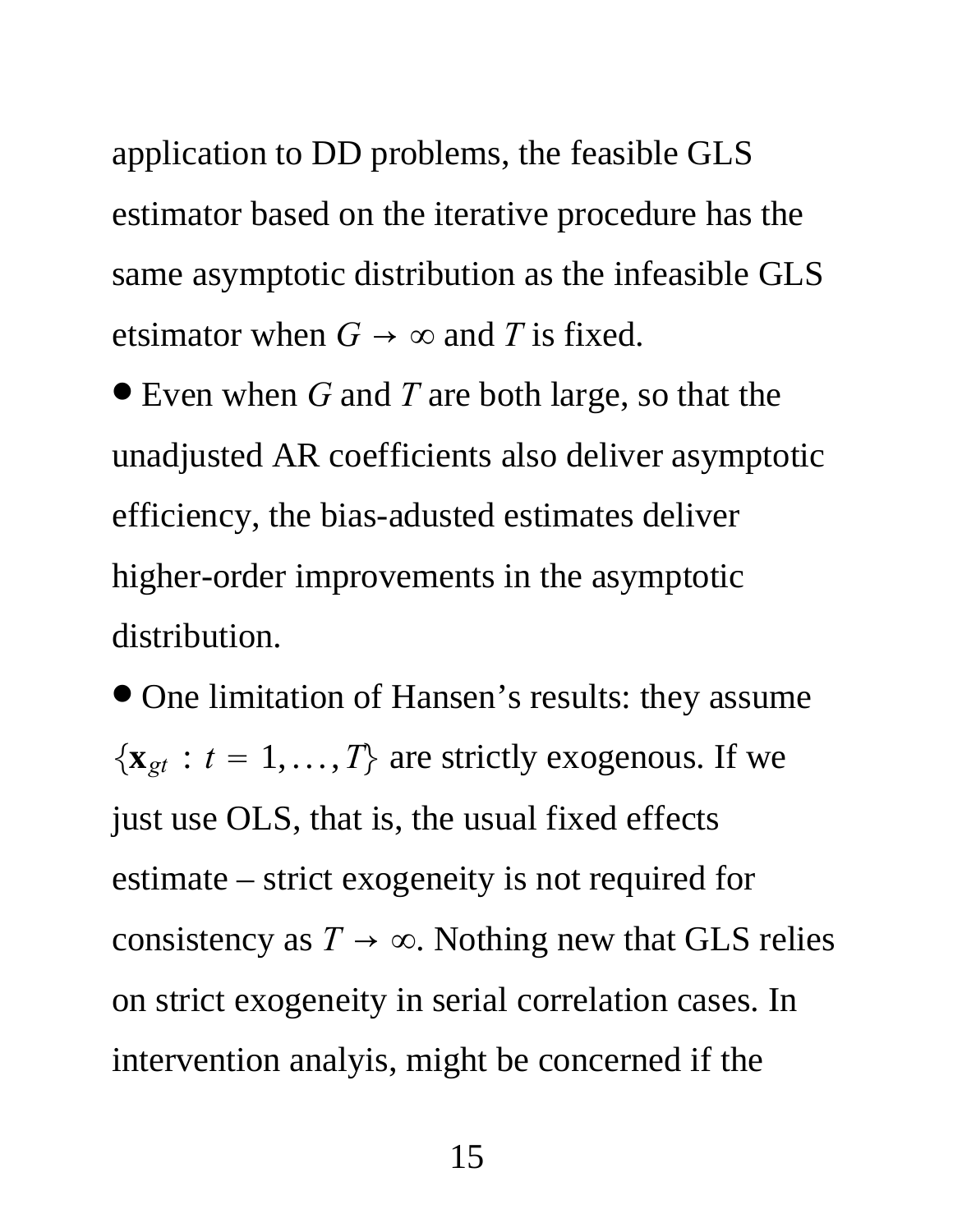policies can switch on and off over time.

∙ With large *<sup>G</sup>* and small *<sup>T</sup>*, one can estimate an unstricted variance matrix  $\Omega_g$  and proceed with GLS – this is the approach suggested by Kiefer (1980) and studied more recently by Hausman and Kuersteiner (2003). Works pretty well with  $G = 50$ and  $T = 10$ , but get substantial size distortions for  $G = 50$  and  $T = 20$ .

∙If the *Mgt* are not large, might worry about ignoring the estimation error in the  $\hat{\delta}_{gt}$ . Can instead aggregate the equations over individuals, giving

$$
\bar{y}_{gt} = \lambda_t + \alpha_g + \mathbf{x}_{gt} \boldsymbol{\beta} + \mathbf{\bar{z}}_{gt} \boldsymbol{\gamma} + v_{gt} + \bar{u}_{gt},
$$
\n
$$
t = 1, ..., T, g = 1, ..., G.
$$
\n(10)

Can estimate this by FE and use fully robust inference because the composite error,

$$
\{r_{gt} \equiv v_{gt} + \bar{u}_{gt}\}, \text{ is weakly dependent.}
$$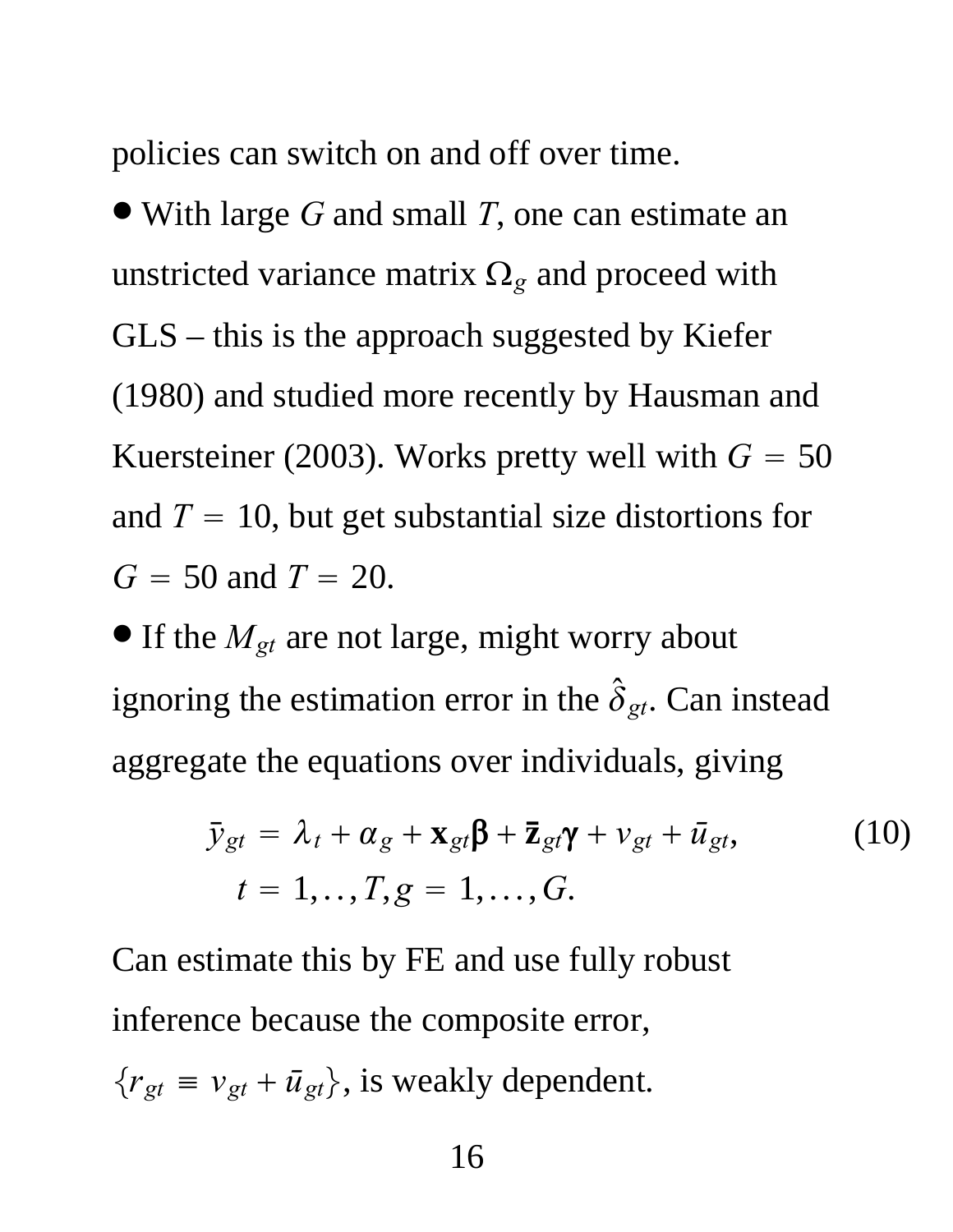∙ The Donald and Lang (2007) approach applies in the current setting by using finite sample analysis applied to the pooled regression (10). However, DL assume that the errors  $\{v_{gt}\}$  are uncorrelated across time, and so, even though for small *G* and *T* it uses small degrees-of-freedom in a *t* distribution, it does not account for uncertainty due to serial correlation in  $v_{gt}$ .

#### **4**. **Individual**-**Level Panel Data**

∙ Let *wit* be a binary indicator, which is unity if unit *i* participates in the program at time *t*. Consider

$$
y_{it} = \alpha + \eta d2_t + \tau w_{it} + c_i + u_{it}, t = 1, 2, \qquad (11)
$$

where  $d2_t = 1$  if  $t = 2$  and zero otherwise,  $c_i$  is an observed effect, and *uit* are the idiosyncratic errors. The coefficient  $\tau$  is the treatment effect. A simple estimation procedure is to first difference to remove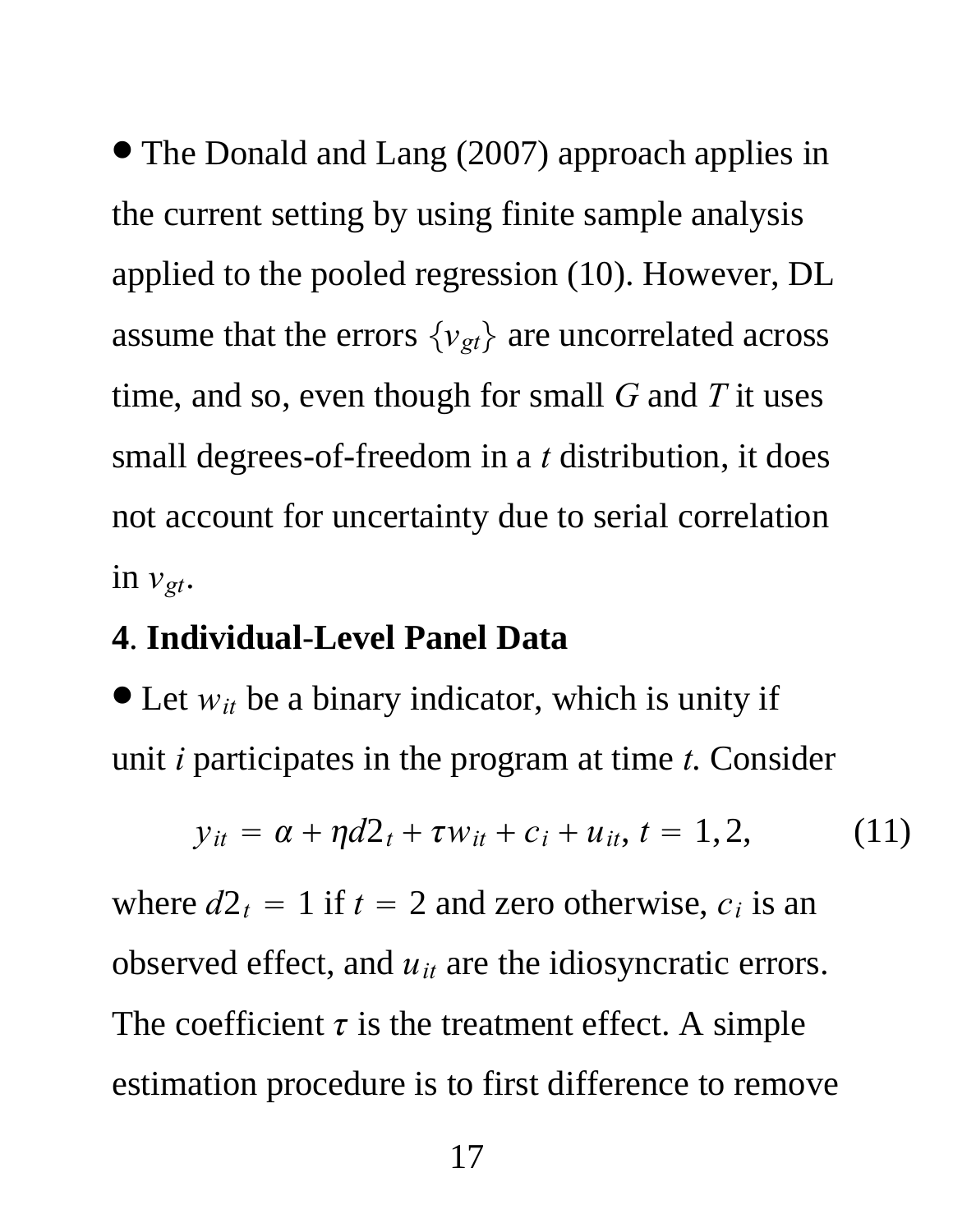*ci* :

$$
(y_{i2} - y_{i1}) = \eta + \tau(w_{i2} - w_{i1}) + (u_{i2} - u_{i1}) \qquad (12)
$$

or

$$
\Delta y_i = \eta + \tau \Delta w_i + \Delta u_i. \tag{13}
$$

If  $E(\Delta w_i \Delta u_i) = 0$ , that is, the change in treatment status is uncorrelated with changes in the idiosyncratic errors, then OLS applied to (13) is consistent.

• If 
$$
w_{i1} = 0
$$
 for all *i*, the OLS estimate is

$$
\hat{\tau} = \Delta \bar{y}_{\text{treat}} - \Delta \bar{y}_{\text{control}}, \qquad (14)
$$

which is a DD estimate except that we different the means of the same units over time.

∙ With many time periods and arbitrary treatment patterns, we can use

$$
y_{it} = \lambda_t + \tau w_{it} + \mathbf{x}_{it}\mathbf{\gamma} + c_i + u_{it}, t = 1, \ldots, T,
$$
 (15)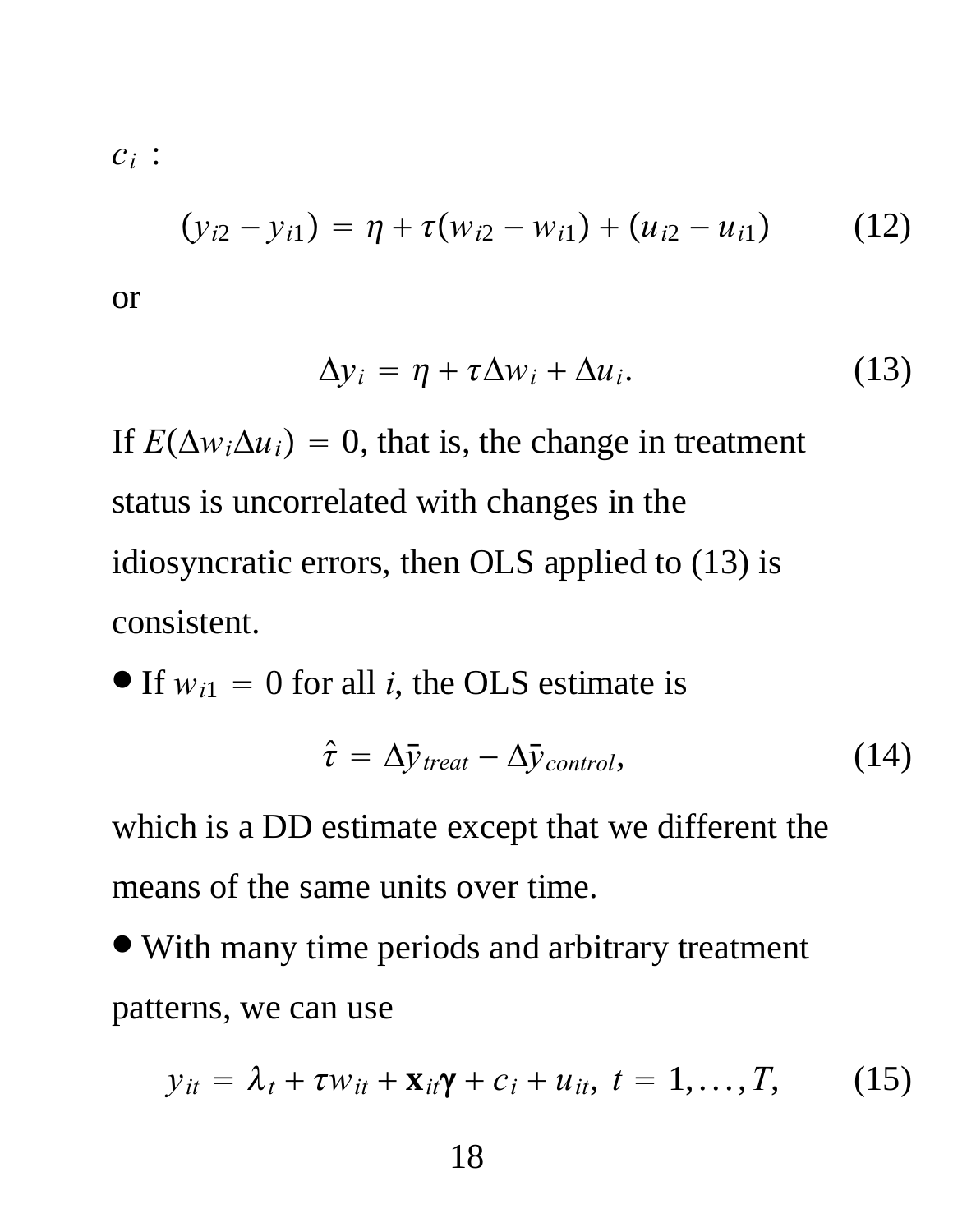which accounts for aggregate time effects and allows for controls, **x***it*. Estimation by FE or FD to remove  $c_i$  is standard, provided the policy indicator,  $w_{it}$ , is strictly exogenous: correlation beween  $w_{it}$  and  $u_{ir}$  for any *t* and *r* causes inconsistency in both estimators (with FE having some advantages for larger *T* if *uit* is weakly dependent)

∙ What if designation is correlated with unit-specific trends? "Correlated random trend" model:

$$
y_{it} = c_i + g_i t + \lambda_t + \tau w_{it} + \mathbf{x}_{it} \mathbf{y} + u_{it} \tag{16}
$$

where  $g_i$  is the trend for unit *i*. A general analysis allows arbitrary corrrelation between  $(c_i, g_i)$  and  $w_{it}$ , which requires at least  $T \geq 3$ . If we first difference, we get, for  $t = 2, \ldots, T$ ,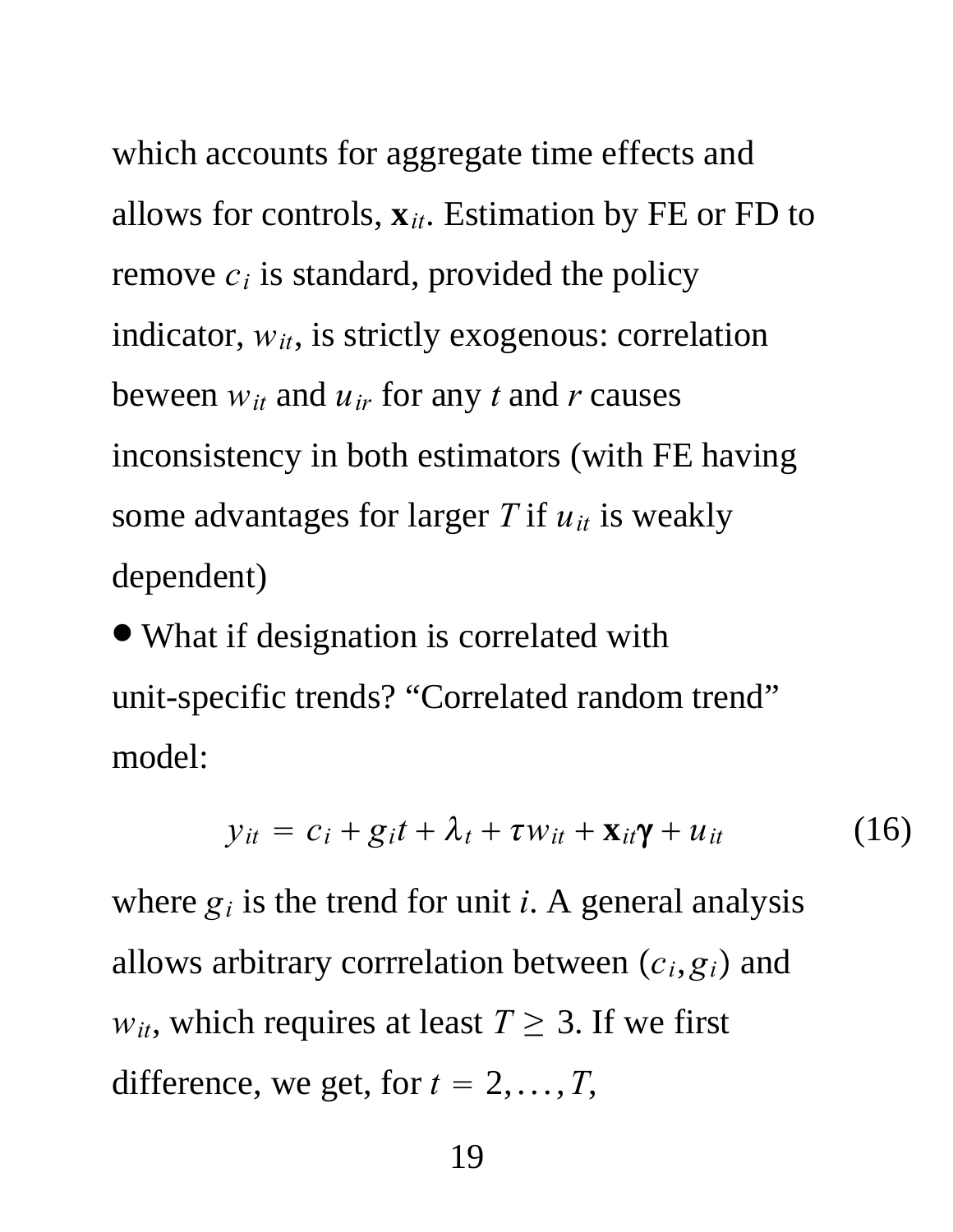$$
\Delta y_{it} = g_i + \eta_t + \tau \Delta w_{it} + \Delta \mathbf{x}_{it} \mathbf{\gamma} + \Delta u_{it}. \qquad (17)
$$

Can difference again or estimate (17) by FE.

∙ Can derive standard panel data approaches using the counterfactural framework from the treatment effects literature. For each  $(i, t)$ , let  $y_{it}(1)$  and  $y_{it}(0)$ denote the counterfactual outcomes, and assume there are no covariates. Unconfoundedness, conditional on unobserved heterogeneity, can be stated as

$$
E(y_{it0}|\mathbf{w}_i, c_{i0}, c_{i1}) = E(y_{it0}|c_{i0})
$$
 (18)

$$
E(y_{it1}|\mathbf{w}_i, c_{i0}, c_{i1}) = E(y_{it1}|c_{i1}), \qquad (19)
$$

where  $\mathbf{w}_i = (w_{i1}, \dots, w_{iT})$  is the time sequence of all treatments. If the gain from treatment only depends on *t*,

$$
E(y_{it1}|c_{i1}) = E(y_{it0}|c_{i0}) + \tau_t
$$
 (20)

20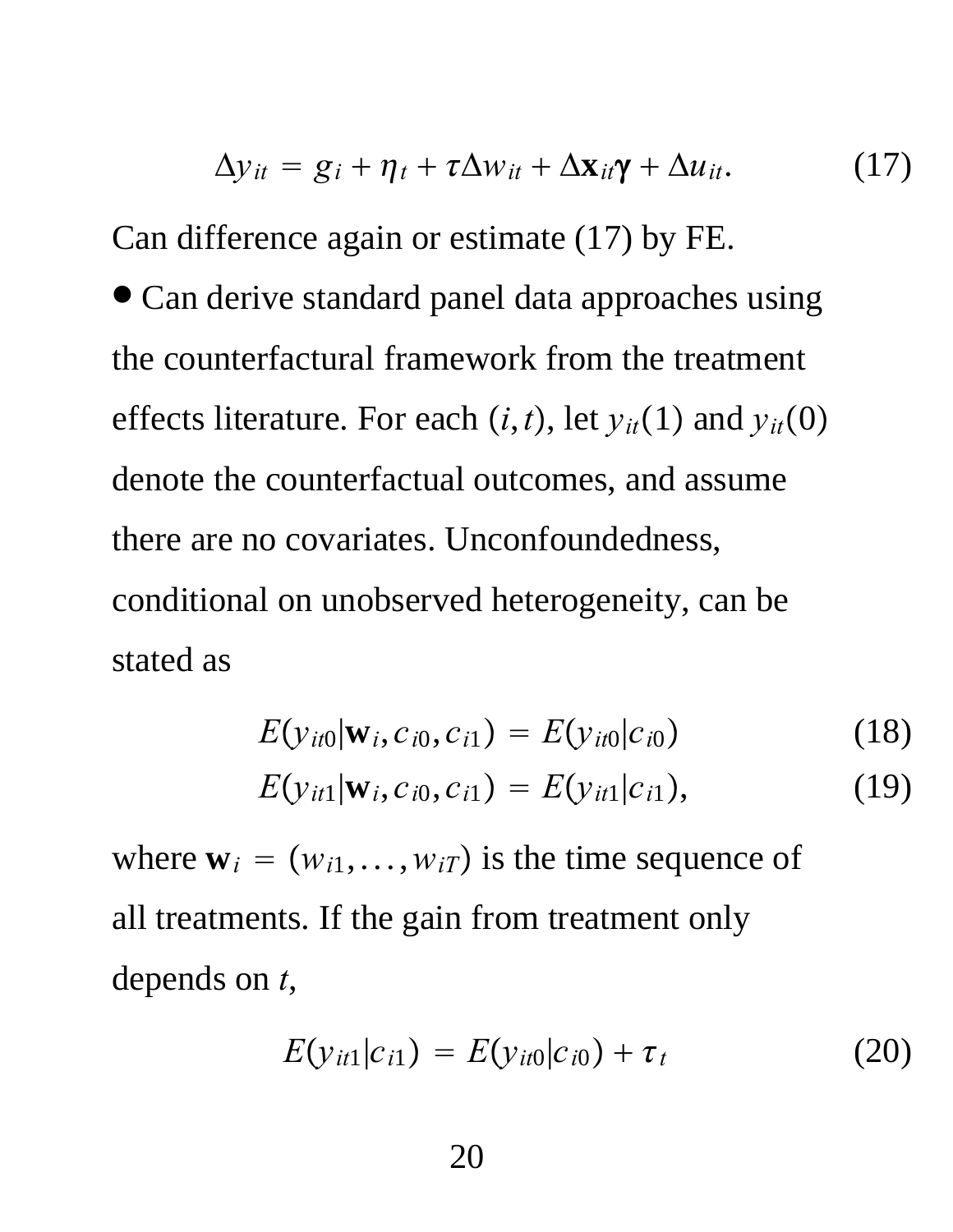and then

$$
E(y_{it}|\mathbf{w}_i, c_{i0}, c_{i1}) = E(y_{it0}|c_{i0}) + \tau_t w_{it}. \qquad (21)
$$

If we assume

$$
E(y_{it0}|c_{i0}) = \alpha_{t0} + c_{i0}, \qquad (22)
$$

then

$$
E(y_{it}|\mathbf{w}_i, c_{i0}, c_{i1}) = \alpha_{t0} + c_{i0} + \tau_t w_{it}, \qquad (23)
$$

an estimating equation that leads to FE or FD (often with  $\tau_t = \tau$ ).

∙If add strictly exogenous covariates, and assume linearity of conditional expectations, and allow the gain from treatment to depend on **x***it* and an additive unobserved effect *ai*, get

$$
E(y_{it}|\mathbf{w}_i, \mathbf{x}_i, c_{i0}, a_i) = \alpha_{t0} + \tau_t w_{it} + \mathbf{x}_{it} \gamma_0
$$
  
+  $w_{it}(\mathbf{x}_{it} - \boldsymbol{\xi}_t) \boldsymbol{\delta} + c_{i0} + a_i w_{it},$  (24)

a correlated random coefficient model because the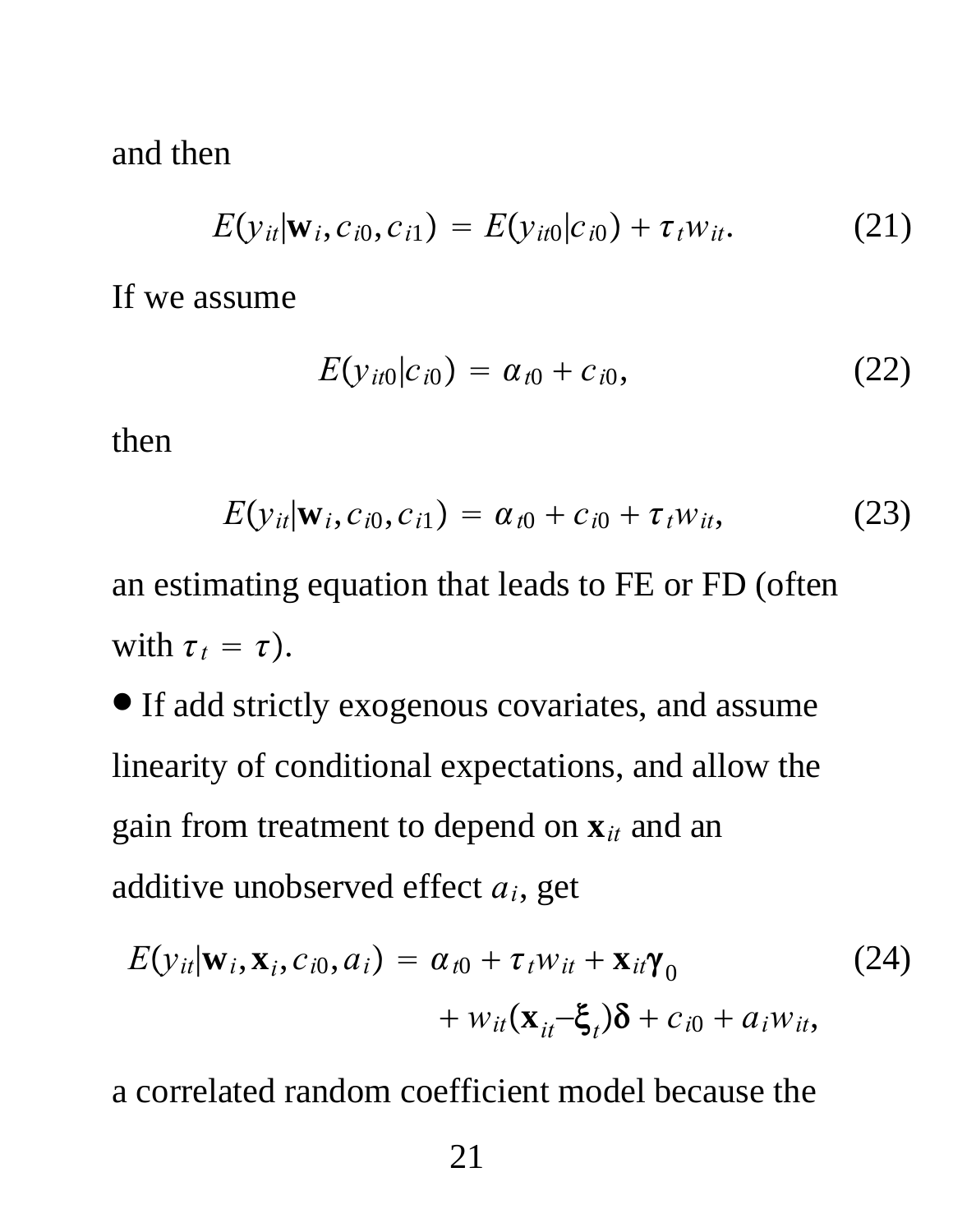coefficient on  $w_{it}$  is  $(\tau_t + a_i)$ . Can eliminate  $a_i$  (and  $c_{i0}$ ). Or, with  $\tau_t = \tau$ , can "estimate" the  $\tau_i$  and then use

$$
\hat{\tau} = N^{-1} \sum_{i=1}^{N} \hat{\tau}_i.
$$
 (25)

See Wooldridge (2002, Section 11.2) for standard error, or bootstrapping.

#### **5**. **Semiparametric and Nonparametric**

#### **Approaches**

∙ Return to the setting with two groups and two time periods. Athey and Imbens (2006) generalize the standard DD model in several ways. Let the two time periods be  $t = 0$  and 1 and label the two groups  $g = 0$  and 1. Let  $Y_i(0)$  be the counterfactual outcome in the absense of intervention and  $Y_i(1)$ the counterfactual outcome with intervention. AI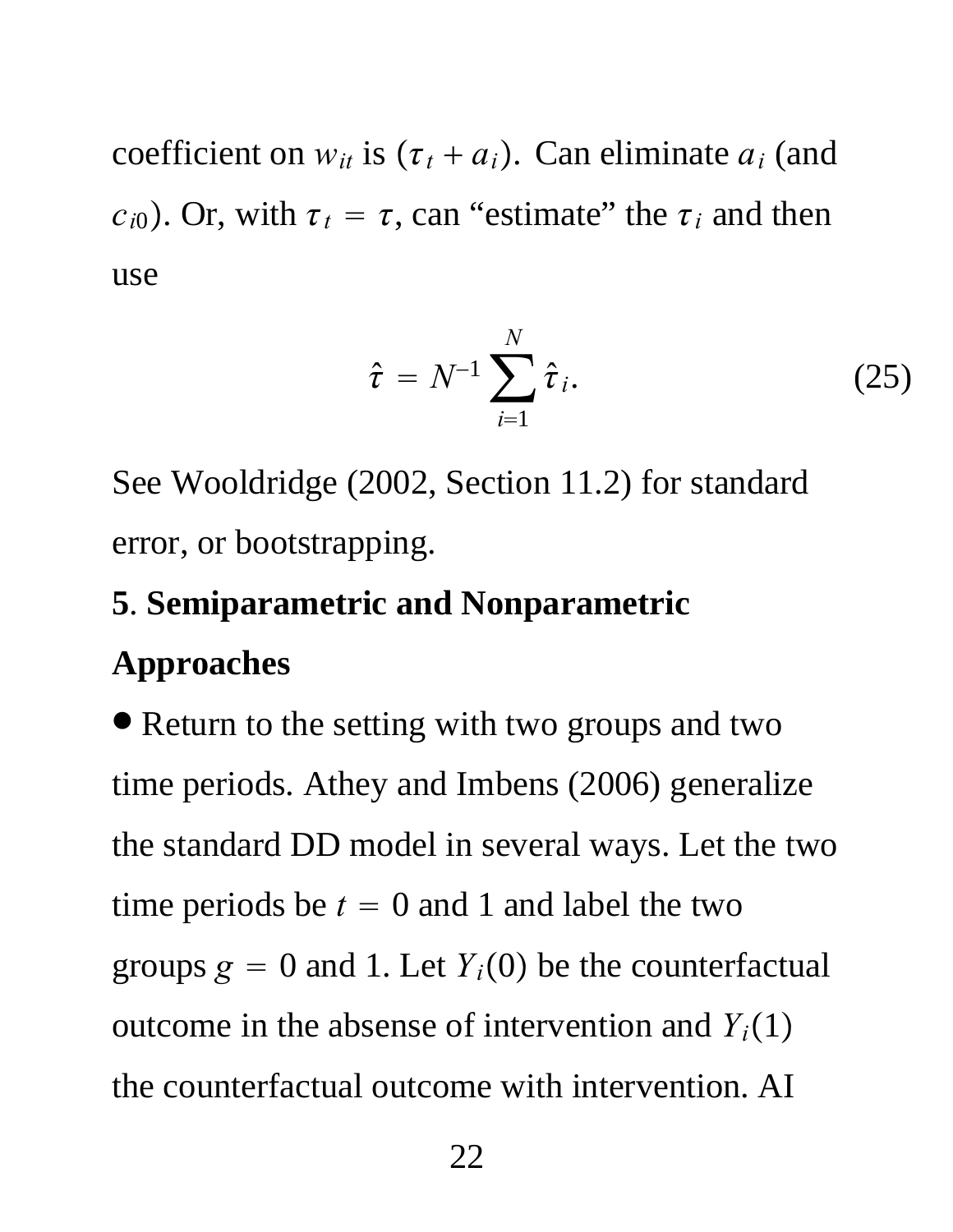assume that

$$
Y_i(0) = h_0(U_i, T_i), \qquad (26)
$$

where  $T_i$  is the time period and

 $h_0(u,t)$  strictly increasing in *u* for  $t = 0, 1$  (27) The random variable *Ui* represents all unobservable characteristics of individual *i*. Equation (26) incorporates the idea that the outcome of an individual with  $U_i = u$  will be the same in a given time period, irrespective of group membership. ∙ The distribution of *Ui* is allowed to vary across groups, but not over time within groups, so that

$$
D(U_i|T_i,G_i) = D(U_i|G_i). \qquad (28)
$$

The standard DD model can be expressed in this way, with

$$
h_0(u,t) = u + \delta \cdot t \tag{29}
$$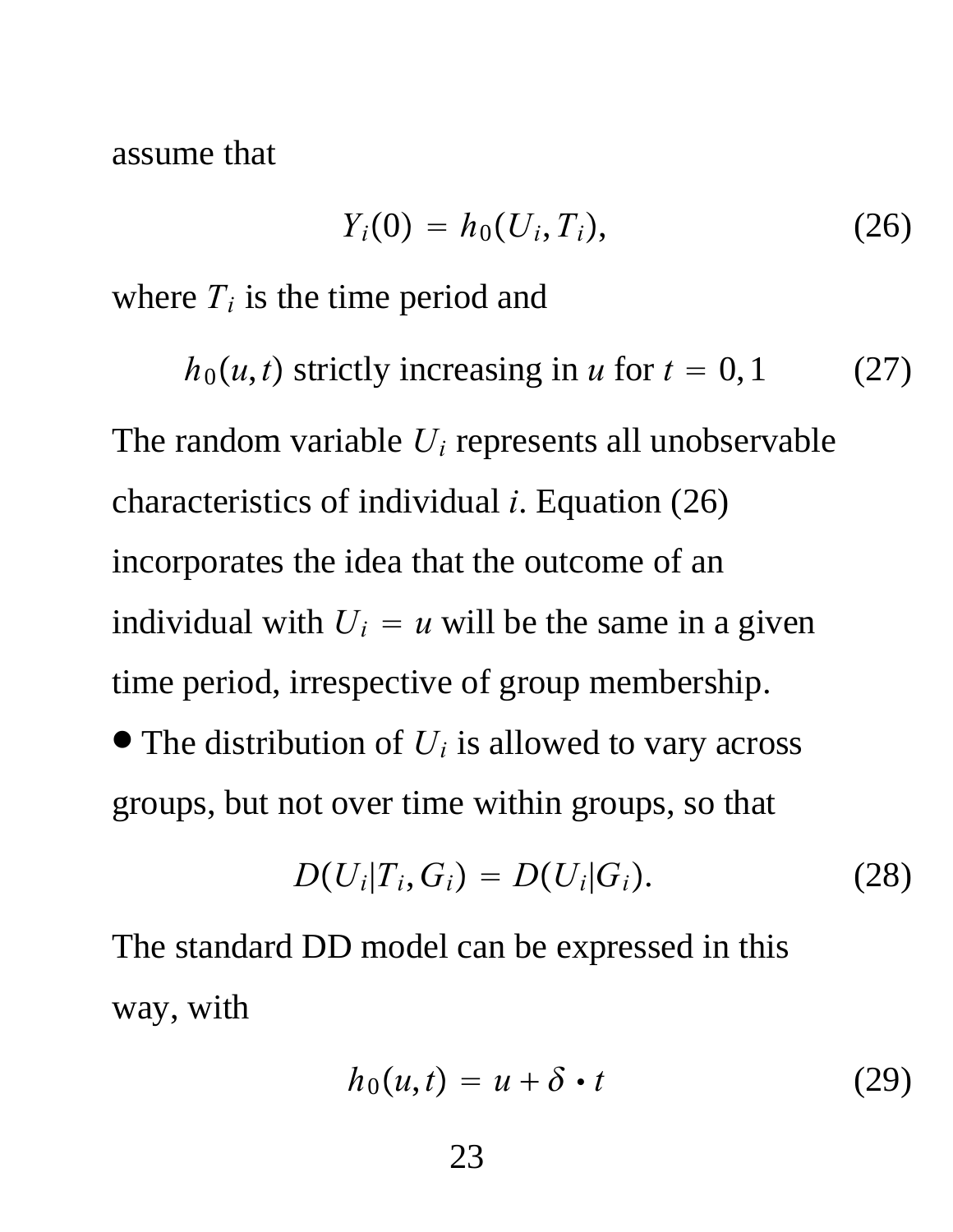and

$$
U_i = \alpha + \gamma G_i + V_i, V_i \perp (G_i, T_i)
$$
 (30)

although, because of the linearity, we can get by with the mean independence assumption  $E(V_i|G_i, T_i) = 0$ . With constant treatment effect,

$$
Y_i = \alpha + \beta T_i + \gamma G_i + \tau G_i T_i + V_i, \qquad (31)
$$

Because  $E(V_i|G_i, T_i) = 0$ , the parameters in (31) can be estimated by OLS (usual DD analysis).

● Athey and Imbens call the extension of the usual DD model the *changes-in-changes* (CIC) model. Can recover

$$
D(Y_i(0)|G_i=1,T_i=1), \qquad (32)
$$

under their assumptions (with an extra support condition). In fact, if  $F_{gt}^0(y)$  the be cumulative distribution function of  $D(Y_i(0)|G_i = g, T_i = t)$  for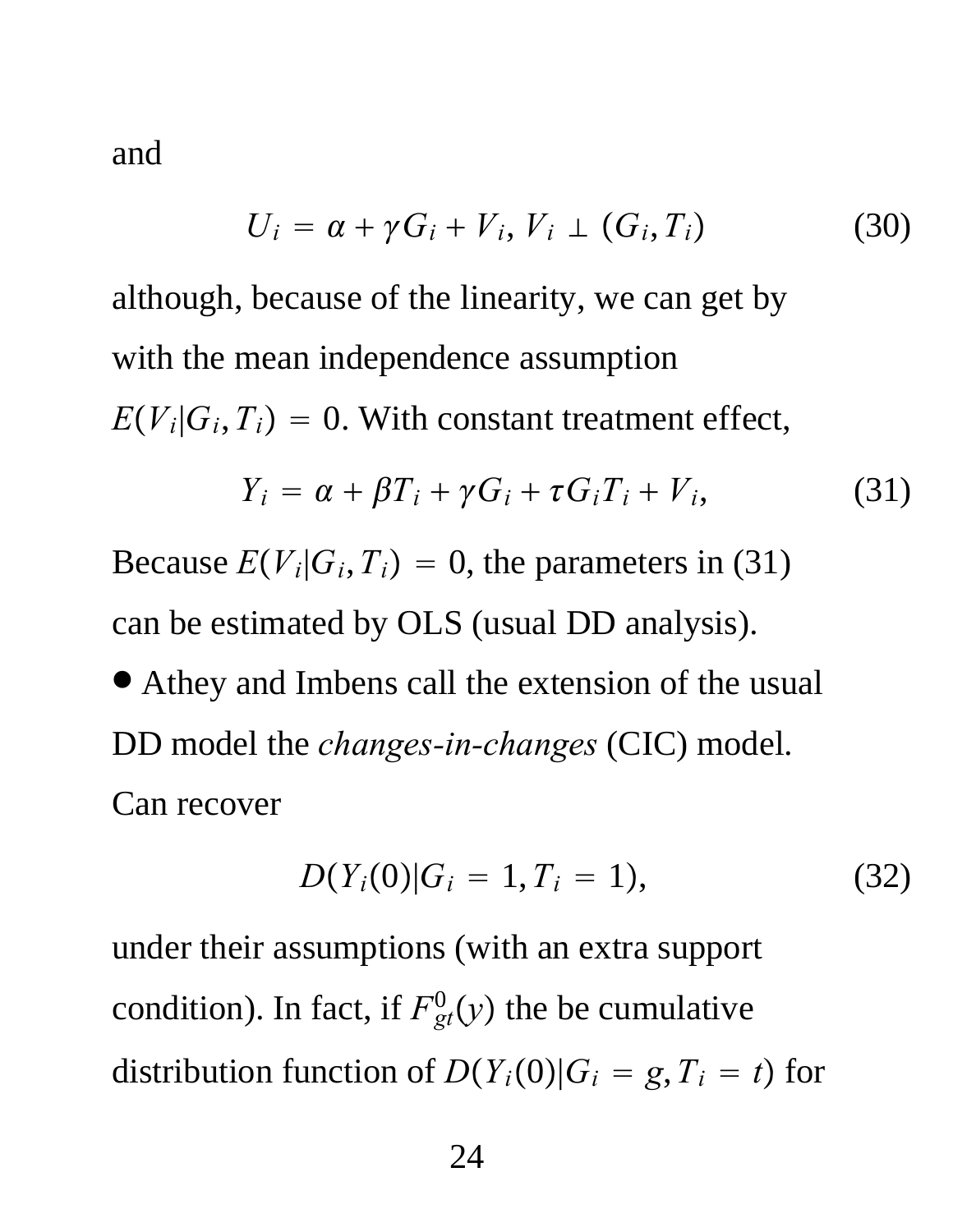$g = 1, 2$  and  $t = 1, 2$ , and  $F_{gt}(y)$  is the cdf for the observed outcome  $Y_i$  conditional on  $G_i = g$  and  $T_i = t$ , then

$$
F_{11}^{(0)}(y) = F_{10}(F_{00}^{-1}(F_{01}(y))), \qquad (33)
$$

where  $F_{00}^{-1}(\cdot)$  is the inverse function of  $F_{00}(\cdot)$ , which exists under the strict monotonicity assumption. Because  $F_{11}^{(1)}(y) = F_{11}(y)$ , we can estimate the entire distributions of both counterfactuals conditional on intervention,  $G_i = T_i = 1$ .

∙ Can apply to repeated cross sections or panel data. Of course, can also identify the average treatment effect

$$
\tau_{CIC} = E(Y_{11}(1)) - E(Y_{11}(0)). \tag{34}
$$

In particular,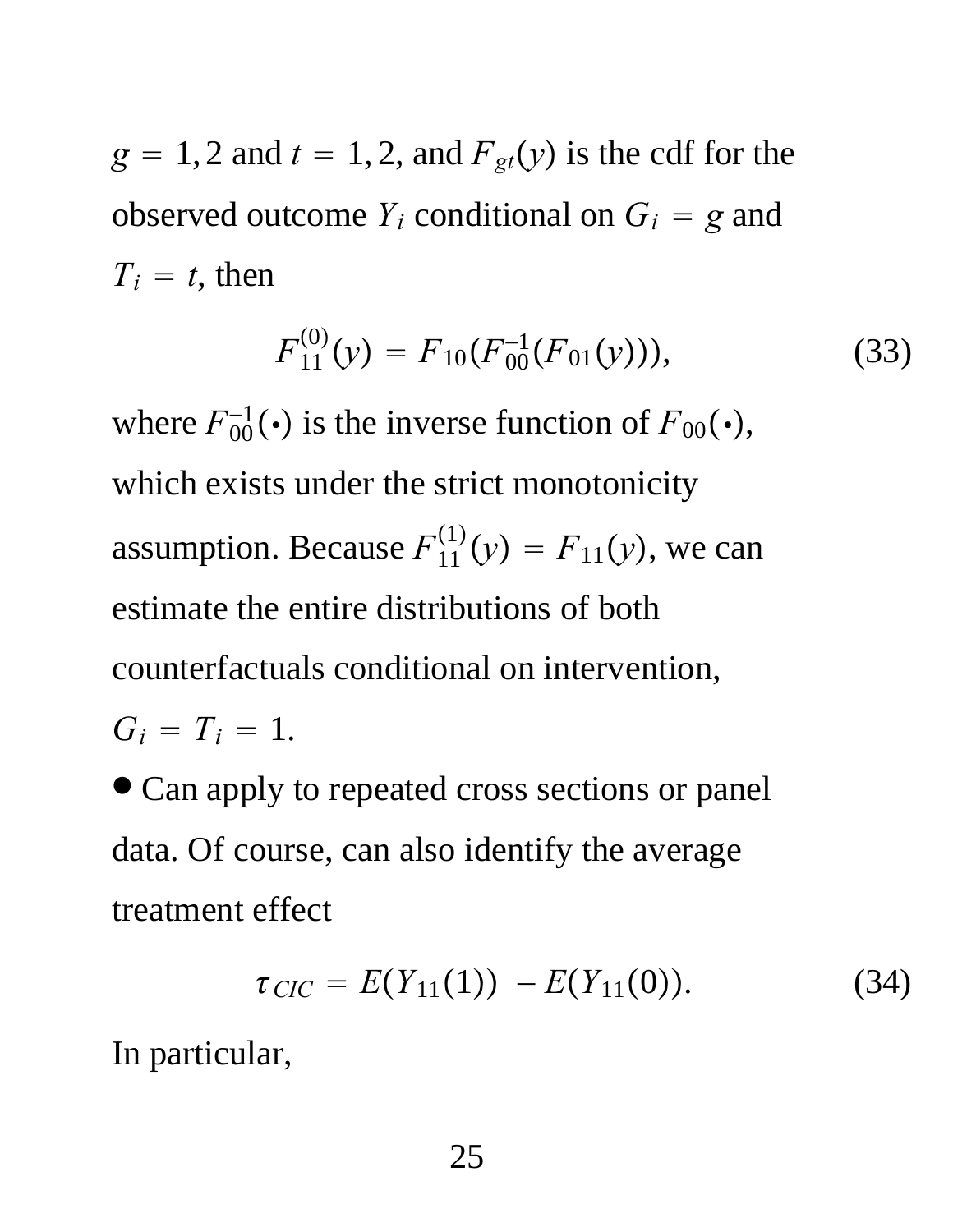$$
\tau_{\text{CIC}} = E(Y_{11}) - E[F_{01}^{-1}(F_{00}(Y_{10}))]. \tag{35}
$$

∙ Other approaches with panel data: Altonji and Matzkin (2005) under exchaneability in *D* $(U_i|W_{i1},...,W_{iT})$ .

∙ Heckman, Ichimura, Smith, and Todd (1997) and Abadie (2005). Consider basic setup with two time periods, no treated units in first time period. Without an *i* subscript,  $Y_t(w)$  is the counterfactual outcome for treatment level  $w$ ,  $w = 0, 1$ , at time *t*. Parameter: the average treatment effect on the treated,

$$
\tau_{ATT} = E[Y_1(1) - Y_1(0)|W = 1]. \tag{36}
$$

Remember, in the current setup, no units are treated in the initial time period, so  $W = 1$  means treatment in the second time period.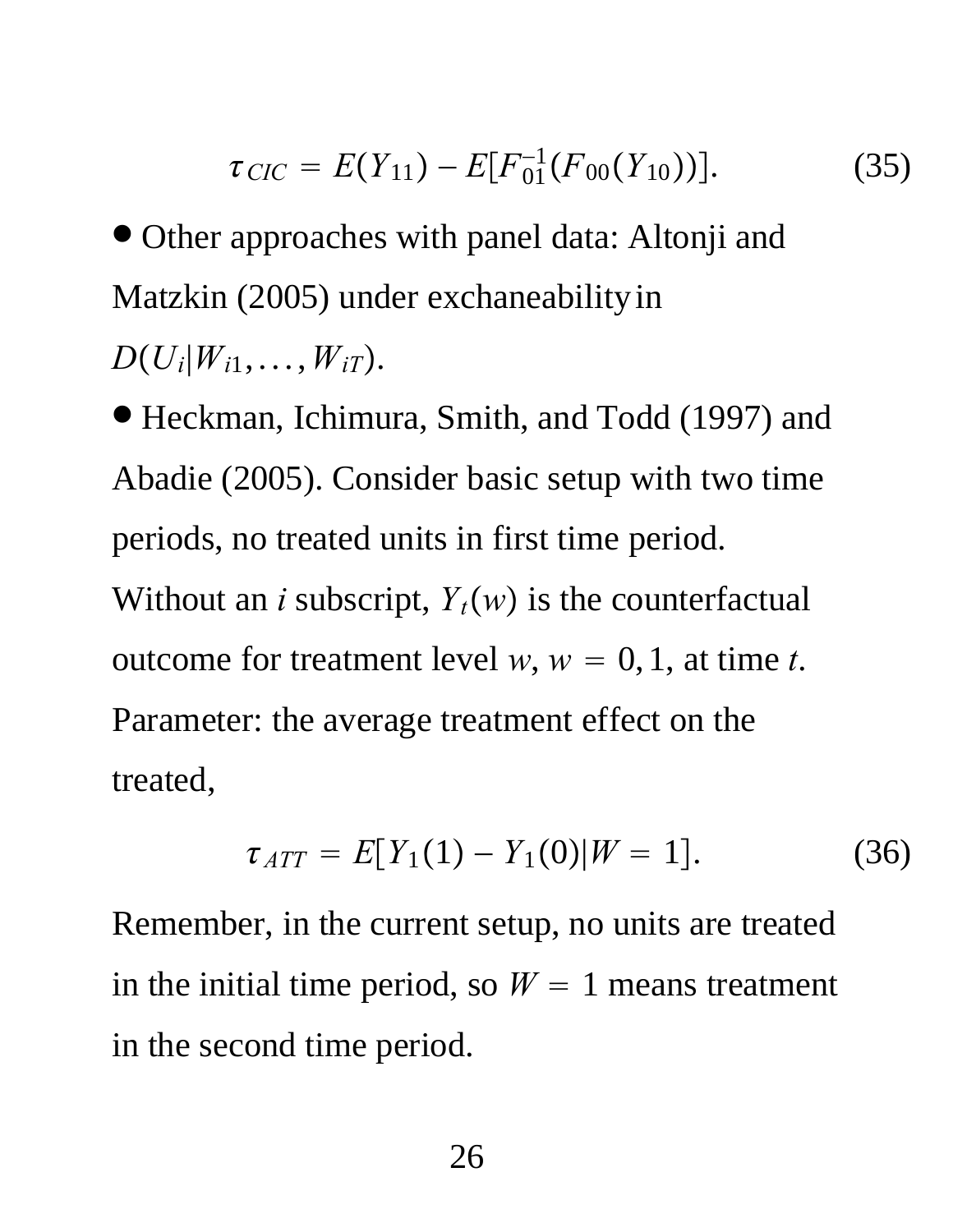∙ Key unconfoundedness assumption:

$$
E[Y_1(0) - Y_0(0)|X, W] = E[Y_1(0) - Y_0(0)|X]
$$
 (37)  
Also need

$$
P(W=1|X) < 1\tag{38}
$$

is critical. Under (37) and (38),

$$
\tau_{ATT} = E\left\{ \frac{[W - p(X)](Y_1 - Y_0)}{[1 - p(X)]} \right\} / P(W = 1), \quad (39)
$$

where  $Y_t$ ,  $t = 0$ , 1 are the observed outcomes (for the same unit) and  $p(X) = P(W = 1|X)$  is the propensity score. Dehejia and Wahba (1999) derived (39) for the cross-sectional case. All quantities are observed or, in the case of the  $p(X)$ and  $\rho = P(W = 1)$ , can be estimated. As in Hirano, Imbens, and Ridder (2003), a flexible logit model can be used for  $p(X)$ ; the fraction of units treated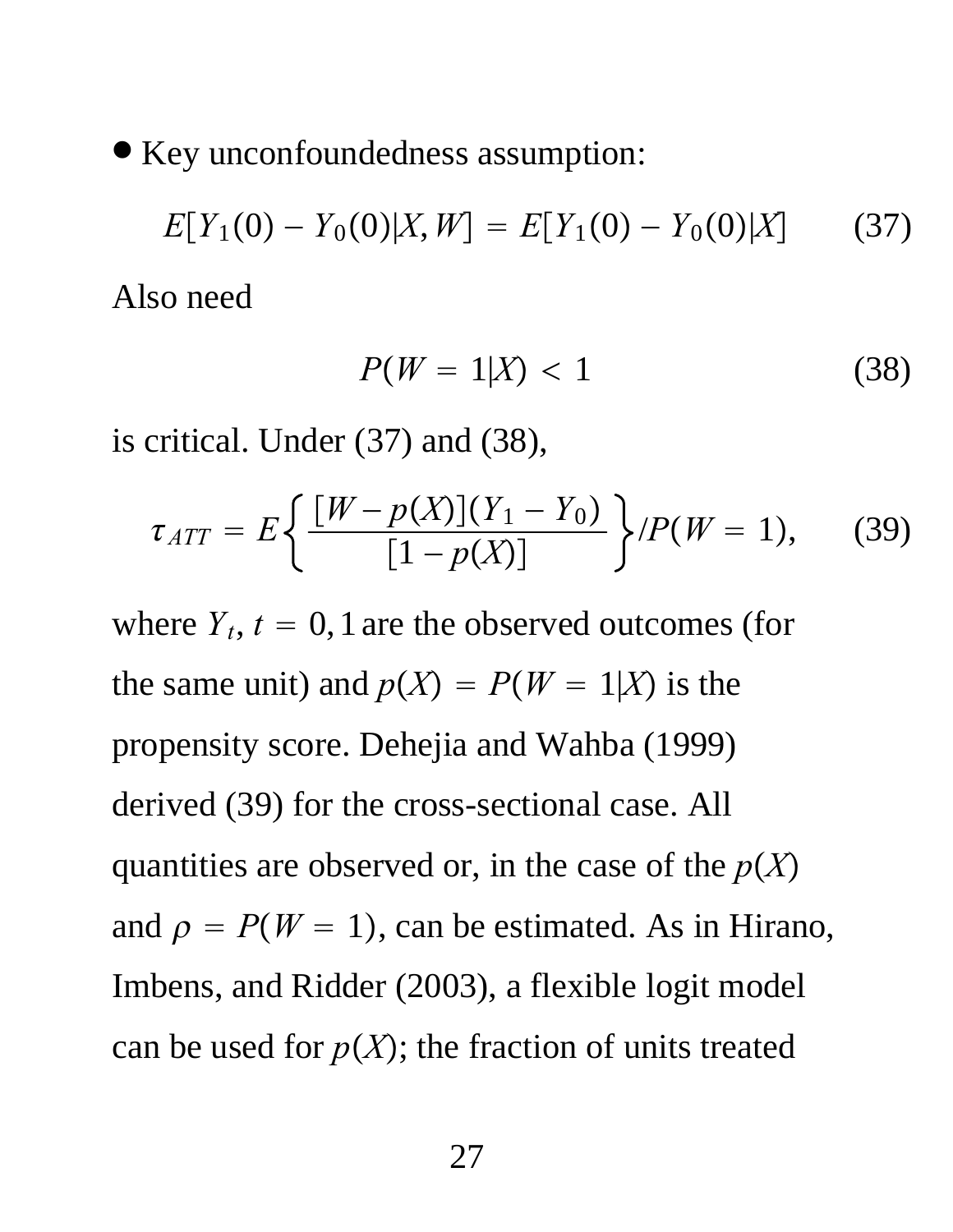would be used for  $\hat{\rho}$ . Then

$$
\hat{\tau}_{ATT} = \hat{\rho}^{-1} N^{-1} \sum_{i=1}^{N} \left\{ \frac{[W_i - \hat{p}(X_i)] \Delta Y_i}{[1 - \hat{p}(X_i)]} \right\}.
$$
 (40)

is consistent and  $\sqrt{N}$ -asymptotically normal. HIR discuss variance estimation. Imbens and Wooldridge (2007) provide a simple adjustment available in the case that  $\hat{p}(\cdot)$  is treated as a parametric model.

- ∙ Similar approach works for *ATE*.
- ∙ Regression version:

 $\Delta Y_i$  on  $1, W_i, \hat{p}(X_i), (W_i - \hat{\rho}) \cdot \hat{p}(X_i), i = 1, \ldots, N$ .

The coefficient on  $W_i$  is the estimated ATE.

Requires some functional form restrictions.

Certainly preferred to running the regression *Yit* on 1,  $d_1, d_1, d_1 \cdot W_i$ ,  $\hat{p}(X_i)$ . This latter regression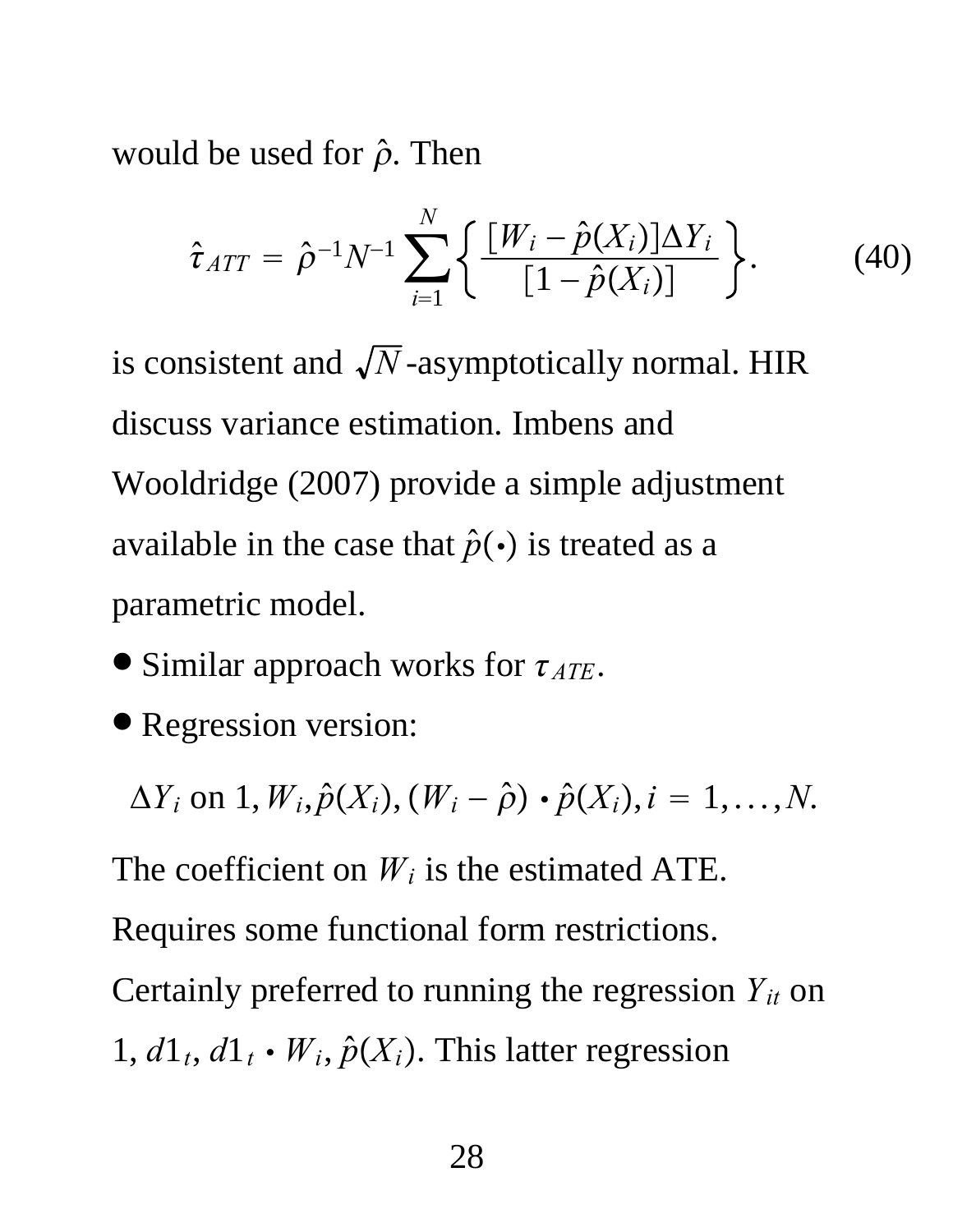requires unconfoundedness in the levels, and as dominated by the basic DD estimate from  $\Delta Y_i$  on 1,*Wi*

∙ Regression adjustment can also be used, as in HIST (1997).

## **6**. **Synthetic Control Methods for Comparative Case Studies**

∙ Abadie, Diamond, and Hainmueller (2007) argue that in policy analysis at the aggregate leve, there is little or no estimation uncertainty: the goal is to determine the effect of a policy on an entire population, and the aggregate is measured without error (or very little error). Application: California's tobacco control program on state-wide smoking rates.

∙ ADH focus on the uncertainty with choosing a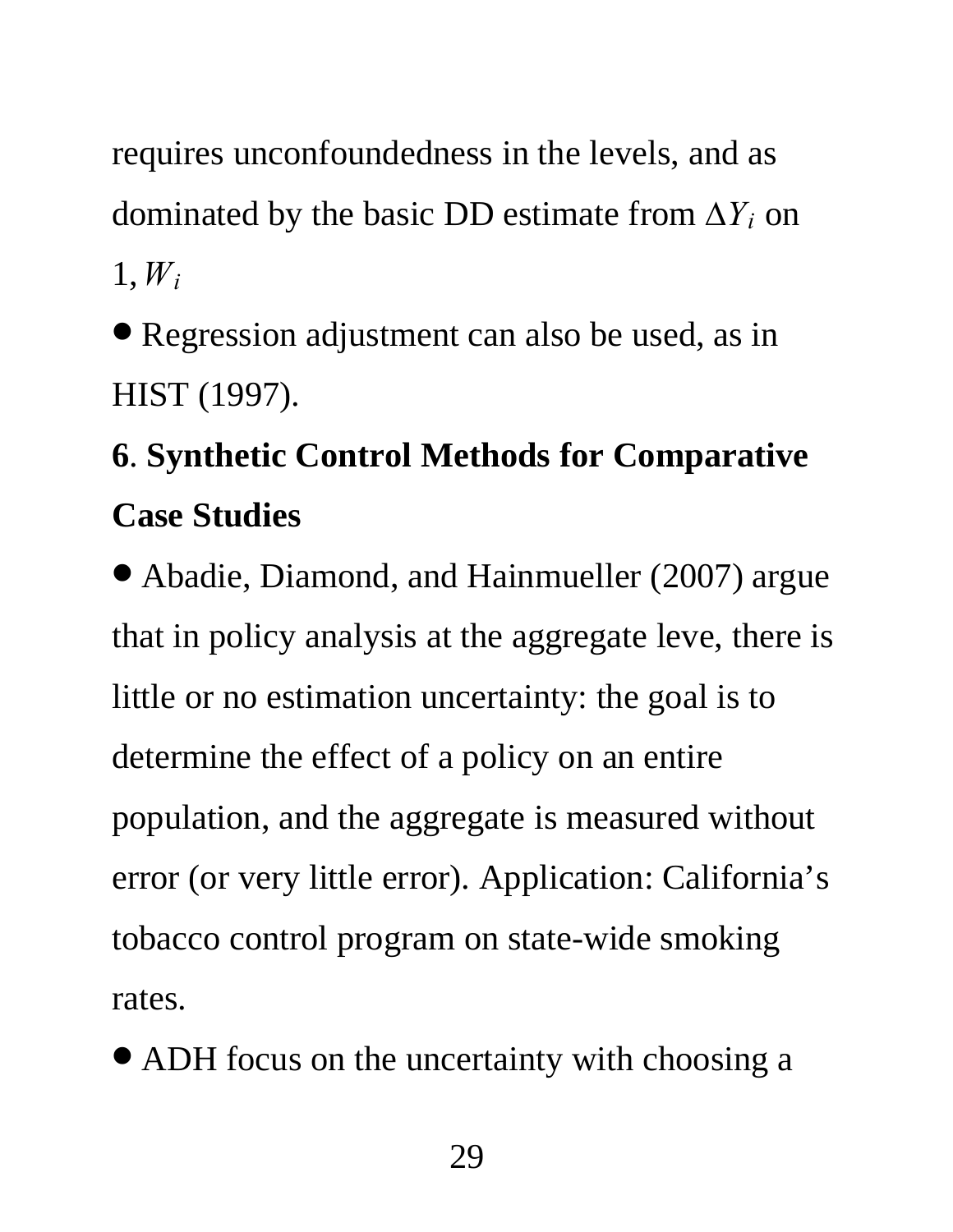suitable control for California among other states (that did not implement comparable policies over the same period).

∙ ADH suggest using many potential control groups (38 states or so) to create a single synthetic control group.

∙ Two time periods: one before the policy and one after. Let *yit* be the outcome for unit *i* in time *t*, with  $i = 1$  the treated unit. Suppose there are *J* possible controls, and index these as  $\{2, \ldots, J+1\}$ . Let  $\mathbf{x}_i$  be observed covariates for unit *i* that are not (or would not be) affected by the policy;  $\mathbf{x}_i$  may contain period  $t = 2$  covariates provided they are not affected by the policy. Generally, we can estimate the effect of the policy as